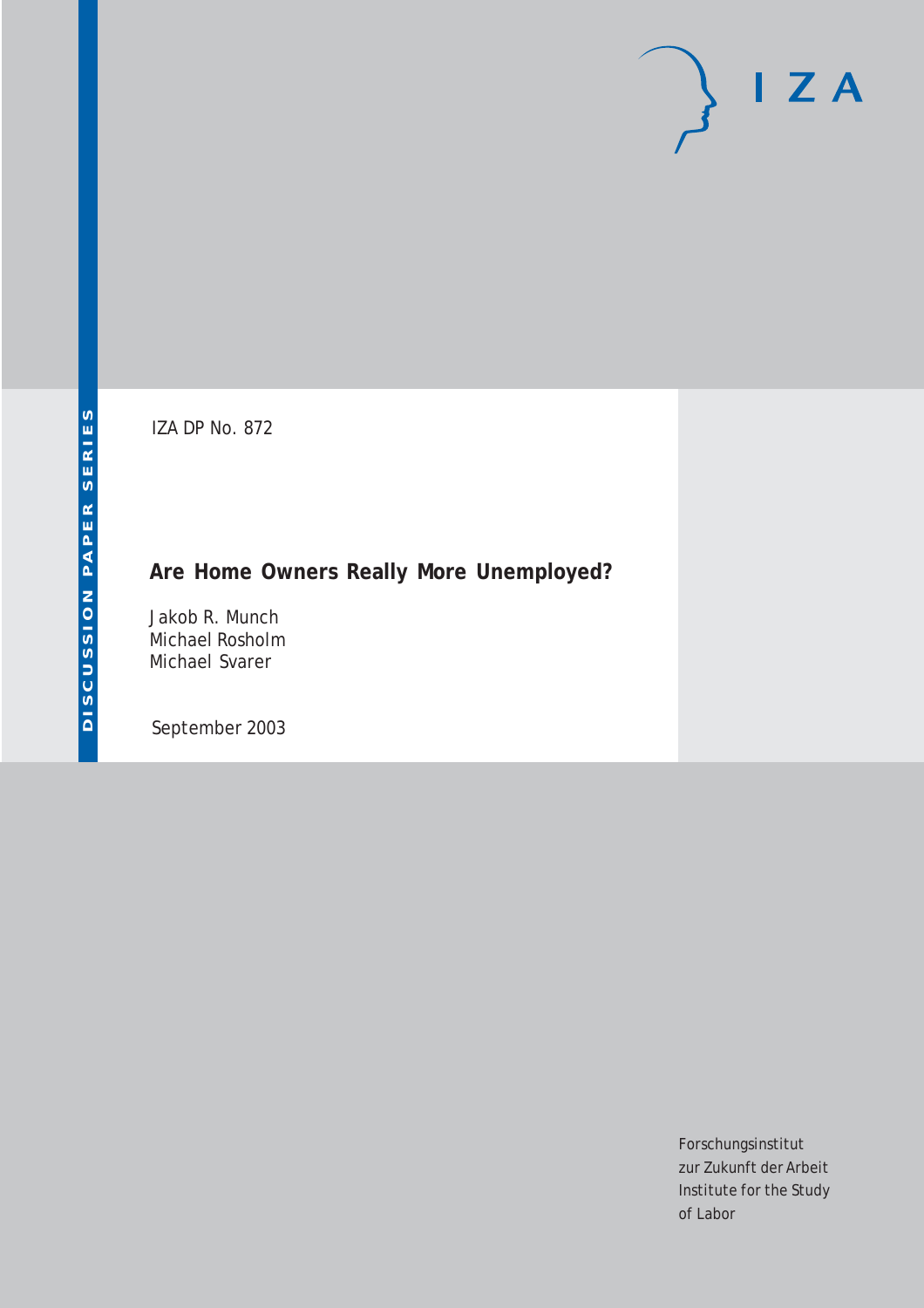# **Are Home Owners Really More Unemployed?**

## **Jakob Roland Munch**

*Danish Economic Council*

# **Michael Rosholm**

*University of Aarhus and IZA Bonn* 

## **Michael Svarer**

*University of Aarhus* 

Discussion Paper No. 872 September 2003

IZA

P.O. Box 7240 D-53072 Bonn **Germany** 

Tel.: +49-228-3894-0 Fax: +49-228-3894-210 Email: [iza@iza.org](mailto:iza@iza.org)

This Discussion Paper is issued within the framework of IZA's research area *Mobility and Flexibility of Labor.* Any opinions expressed here are those of the author(s) and not those of the institute. Research disseminated by IZA may include views on policy, but the institute itself takes no institutional policy positions.

The Institute for the Study of Labor (IZA) in Bonn is a local and virtual international research center and a place of communication between science, politics and business. IZA is an independent, nonprofit limited liability company (Gesellschaft mit beschränkter Haftung) supported by Deutsche Post World Net. The center is associated with the University of Bonn and offers a stimulating research environment through its research networks, research support, and visitors and doctoral programs. IZA engages in (i) original and internationally competitive research in all fields of labor economics, (ii) development of policy concepts, and (iii) dissemination of research results and concepts to the interested public. The current research program deals with (1) mobility and flexibility of labor, (2) internationalization of labor markets, (3) welfare state and labor market, (4) labor markets in transition countries, (5) the future of labor, (6) evaluation of labor market policies and projects and (7) general labor economics.

IZA Discussion Papers often represent preliminary work and are circulated to encourage discussion. Citation of such a paper should account for its provisional character. A revised version may be available on the IZA website ([www.iza.org](http://www.iza.org/)) or directly from the author.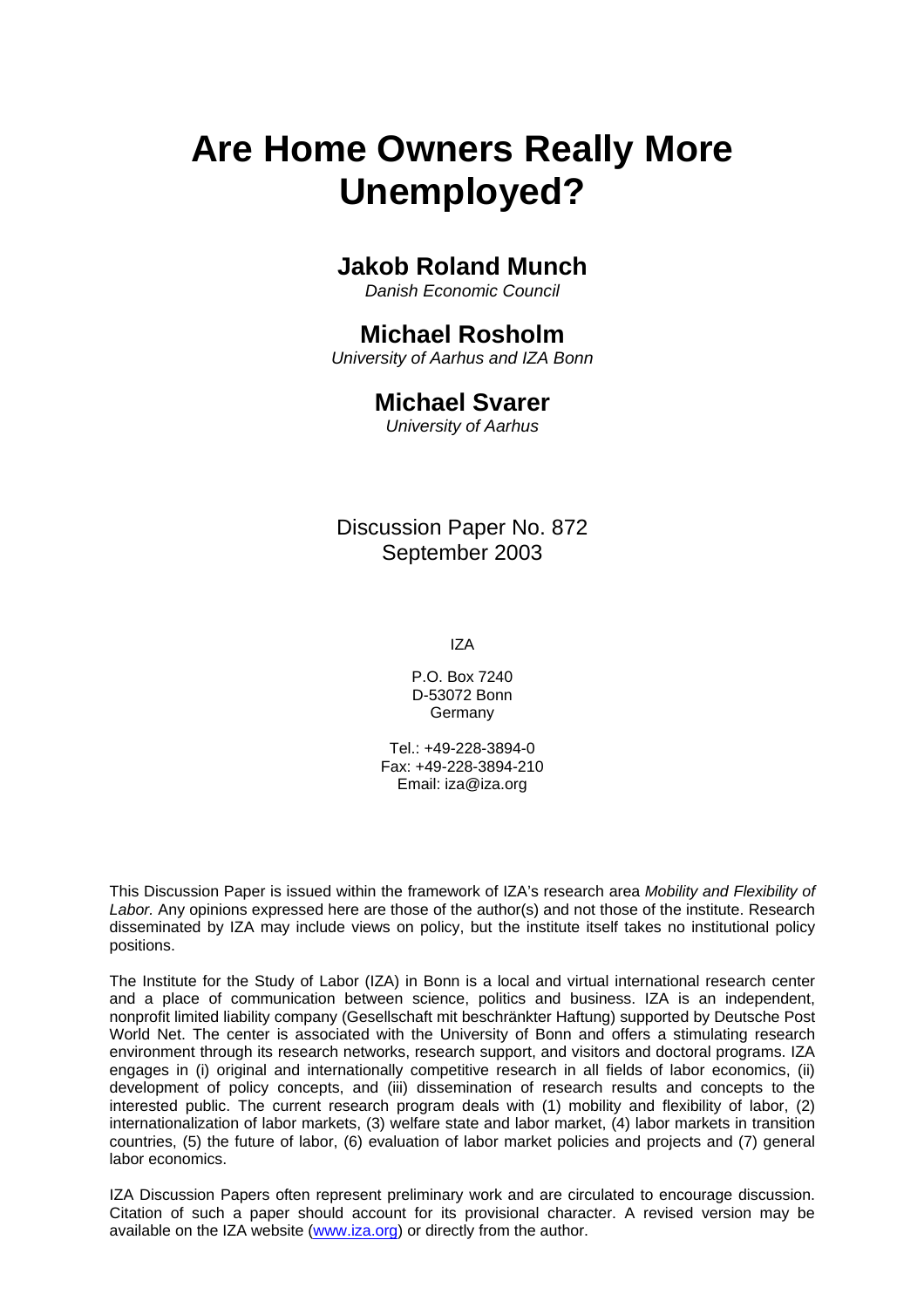IZA Discussion Paper No. 872 September 2003

# **ABSTRACT**

# **Are Home Owners Really More Unemployed?**[∗](#page-2-0)

This paper investigates the effects of home-ownership on labour mobility and unemployment duration. We distinguish between finding employment locally or by being geographically mobile. We find that home ownership hampers the propensity to move for job reasons but improves the chances of finding local jobs, which is in accordance with the predictions from our theoretical model. The overall hazard rate into employment is higher for home owners, such that there is a negative correlation between home-ownership and unemployment duration. Our empirical findings thus lend some support for the main mechanism behind the so-called Oswald hypothesis, even if it does not find positive correlation between unemployment duration and home ownership at the individual level.

JEL Classification: C41, J61, J64, R23

Keywords: home ownership, labour mobility, unemployment duration

Corresponding author:

Jakob Roland Munch Danish Economic Council Adelgade 13 1304 Copenhagen Denmark Tel.: +45 3393 5129 47 Fax: +45 3332 9029 Email: [jrm@dors.dk](mailto:jrm@dors.dk)

 $\overline{a}$ 

<span id="page-2-0"></span><sup>∗</sup> Financial support from the Danish Social Science Research Council is gratefully acknowledged. Michael Svarer thanks the Danish National Research Foundation for support through its grant to CAM. The views expressed are not necessarily reflecting those of the Danish Economic Council.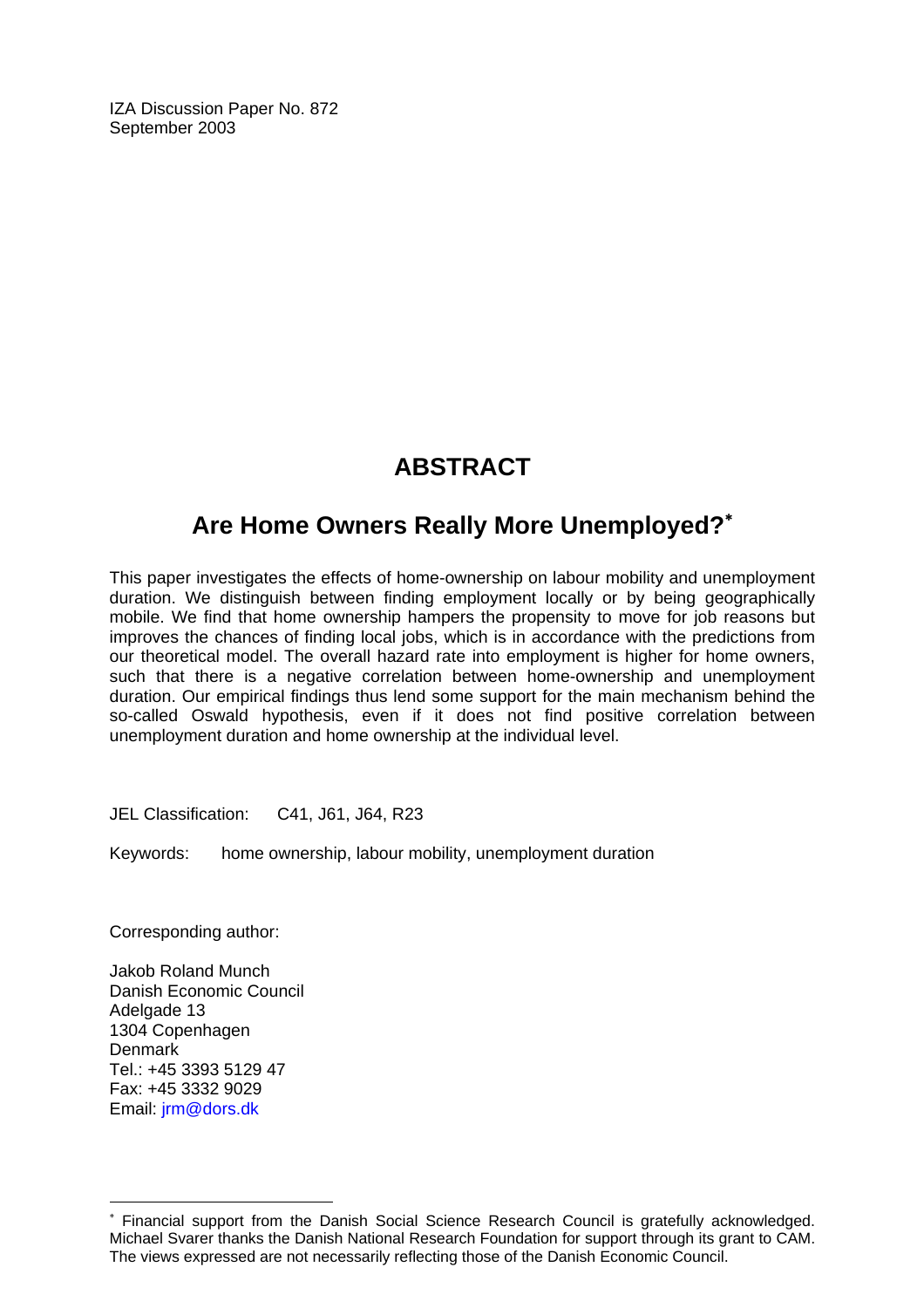#### Introduction 1

European countries have been plagued by relatively high levels of structural unemployment for decades, and one proposed explanation for this is the low mobility of labour between European countries. The low mobility of workers in Europe is a well established fact and is typically attributed to cultural and linguistic differences. However, these differences cannot explain that European countries also have relatively low internal migration rates. Alternative explanations have been put forward, and this paper is concerned with one such explanation. Oswald (1996) presents evidence that the unemployment rate and the share of home owners are positively correlated for a number of countries and regions. The proposed mechanism is that home owners are much less mobile than renters due to costs associated with buying and selling their home, and so they are relatively inflexible in the labour market. Thus, if the home owner share is high, then the work force is immobile, which tends to give higher structural unemployment due to insufficient supply of labour. In his original work Oswald presented evidence showing that countries or regions with 10 percentage points higher share of home owners have a two percentage points higher unemployment rate.

Home owners in most western countries receive favourable tax treatment of the capital invested in their homes (see Hendershott & White  $(2000)$ ), which, *ceteris paribus*, tends to raise the share of home owners. In light of this it is not surprising that Oswald's hypothesis has received considerable attention, and it has been investigated more thoroughly in subsequent studies. Nickell & Layard (1999) show in an analysis for 20 OECD countries that when other explanatory covariates are included (such as unionization rate, coverage rate, degree of wage coordination, replacement rate of UI benefits, duration of UI benefits) then the effect of home ownership is reduced from 2 to around 1.3 percentage points. In addition, Green & Hendershott  $(2001b)$  have carried out an extended analysis for states in the US and find that the relationship only holds for households with middle aged individuals. In the present study we also present aggregate data for Danish regions that supports the Oswald hypothesis to some extent.

The studies mentioned above all use aggregate data to draw inference on individual behavior. In order for their conclusion to prevail the positive association between ownership and unemployment should be established on individual data, which is the subject of this paper. Specifically, we investigate whether the positive correlation found between aggregate unemployment and home ownership arises from a positive correlation between unemployment duration and home ownership on the individual level, which is the hypothesized cause of the correlation in aggregate data.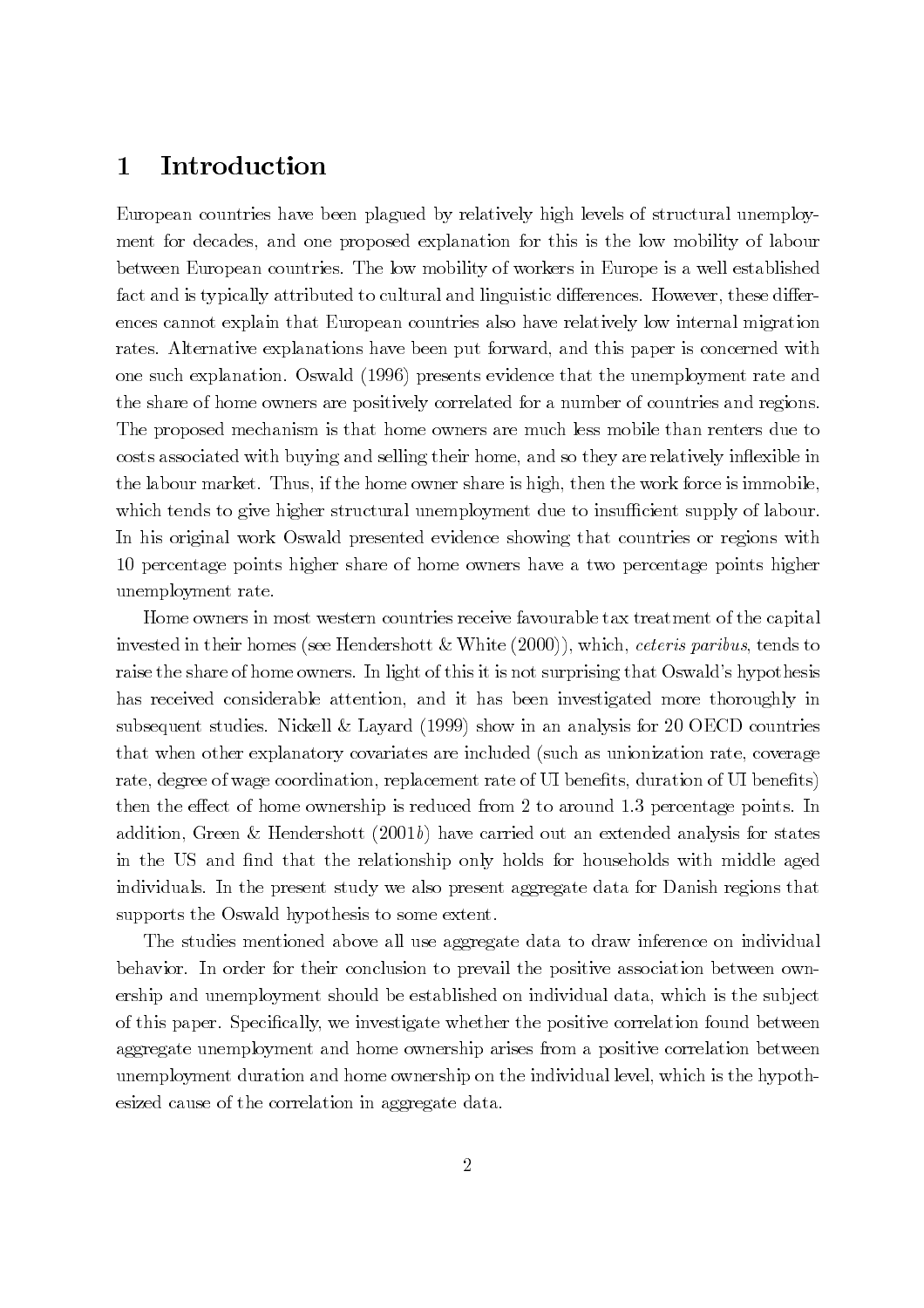The main novelty of our analysis is the recognition that while home ownership may reduce geographical mobility and the willingness to move for jobs, there is a countervailing effect; in order to avoid having to move, individuals will set lower reservation wages for accepting jobs in the local labour market. This is likely to increase the transition rate into employment locally, and lower the transition rate into employment outside the local labour market. The net effect on unemployment depends on the empirical magnitudes of each of these two effects. We demonstrate this in a very stylized job search model. The theoretical finding that home owners are less inclined to be geographically mobile and therefore have longer spells of unemployment is the main mechanism proposed behind the Oswald hypothesis. In empirical work, the lesson from the theoretical model emphasizes the importance of distinguishing between jobs found in the local labour market (not involving a change of residence) and in distant labour markets (where a change of residence would be necessary). Using a very rich register based data set of Danish workers' event histories, we test the theoretical predictions in a competing risks duration model with two different employment destinations from unemployment; local jobs, and jobs outside the local labour market.

We are not the first to look at this issue from a micro data perspective, but there are only a few recent studies that have done so, and none of them consider competing risks. Coulson & Fischer  $(2002)$  test the hypothesis that owners have poorer labour market outcomes than renters on PSID data from the U.S. Both in terms unemployment duration and wages they find that this is not the case. On the contrary they find that home owners fare much better than renters in the labour market. Coulson & Fischer  $(2002)$  can be criticized on one major point. They do not consider the potential selection bias issue that is present. This selection bias can arise because some households are inherently less mobile than others (e.g. they could have a preference for stability), and such households are more likely to choose owner occupation, as the fixed costs associated with buying and selling a house is amortized over a longer period, and so user costs are lower. In the event of unforeseen unemployment these households might be less willing to move for a job, but this is not because of their choice of housing. Rather, it should be attributed to the household's preference for stability. In other words tenure choice is endogenous to the process that describes individual labour market transitions and failure to take that into account can result in inconsistent estimates of the effect of ownership on the escape rate from unemployment.

A number of studies have addressed the potential selection bias issue. Green & Hendershott (2001a) (also using U.S. PSID data) and Brunet & Lesueur (2003) (using French micro data) use a modified version of Heckman's selection model to purge the empirical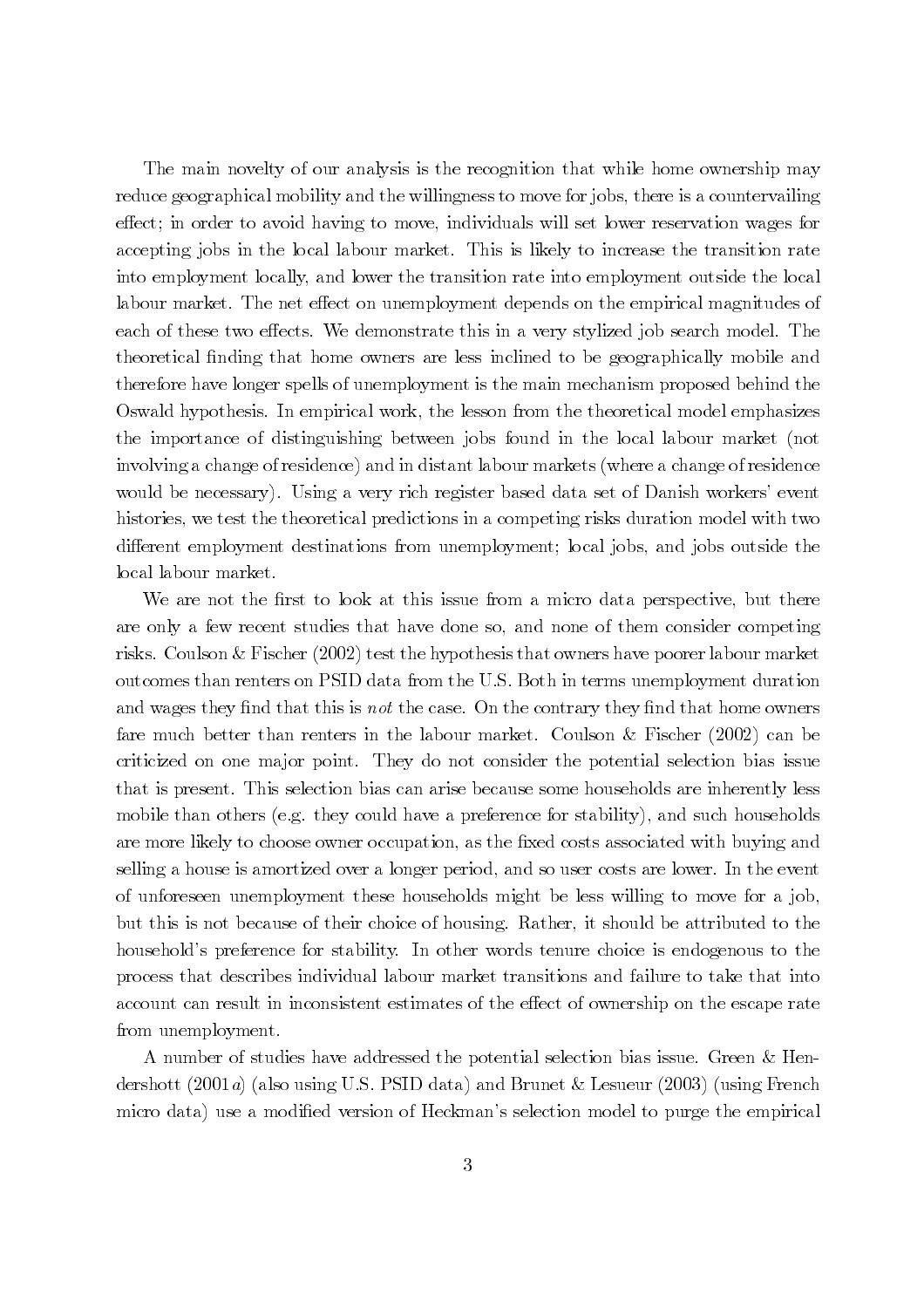model for endogeneity. Specifically, they estimate the probability of being home owner and use the predicted value in a duration model for spells of unemployment. Both studies obtain estimates that support the Oswald hypothesis. A major concern in these studies is the way in which they try to correct for selectivity bias. This is also acknowledged by Brunet & Lesueur  $(2003)$  who state that their procedure does not proceed to a rigorous statistical correction of selectivity bias. A rigorous statistical procedure to correct for selectivity bias is applied by Leuvensteijn  $&$  Koning (2003). They consider different mechanisms to explain the Oswald hypothesis, and analyze the duration of job spells in the Netherlands while explicitly controlling for selection bias by simultaneously estimating a binary choice equation for the selection into home ownership and transitions in the labour market. The selection into home ownership is allowed to be correlated with the duration of employment by specifying a bivariate distribution for two unobserved variables, one of which affects the selection process and the other the duration of employment spells. They suggest that the negative correlation between home ownership and unemployment could be attributed to owners' lower job mobility and their increased risk of becoming unemployed. After correcting for self-selection into home ownership they find that home ownership has no significant impact on job-to-job mobility and that employed home owners have a lower probability of becoming unemployed, i.e. they find no empirical support for these alternative mechanisms behind the hypothesis.

We address selection bias in a model that is similar to Leuvensteijn & Koning  $(2003)$ . The selection into home ownership is allowed to be correlated with the duration of unemployment by specifying a bivariate distribution for two unobserved variables, one of which affects the selection process and the other the hazard rate into employment. In order to identify the causal relationship between home ownership and unemployment duration we apply - and (informally) test the validity of - exclusion restrictions.

As mentioned above, to accommodate for the theoretical predictions in our empirical framework we estimate a competing risks duration model with two destination specific hazard rates for the transitions from unemployment to employment locally or employment in a geographically distant labour market. In line with the hypothesis home ownership should have a negative effect on the transition rate from unemployment to jobs involving geographical mobility.

We also investigate whether the overall effect of home ownership on unemployment duration is positive, since this is what the correlations found in aggregate data suggest. According to our search model the effect of home ownership on the local job hazard rate should be positive, so the negative effect on the 'mobility' hazard should dominate the positive effect on the local job hazard.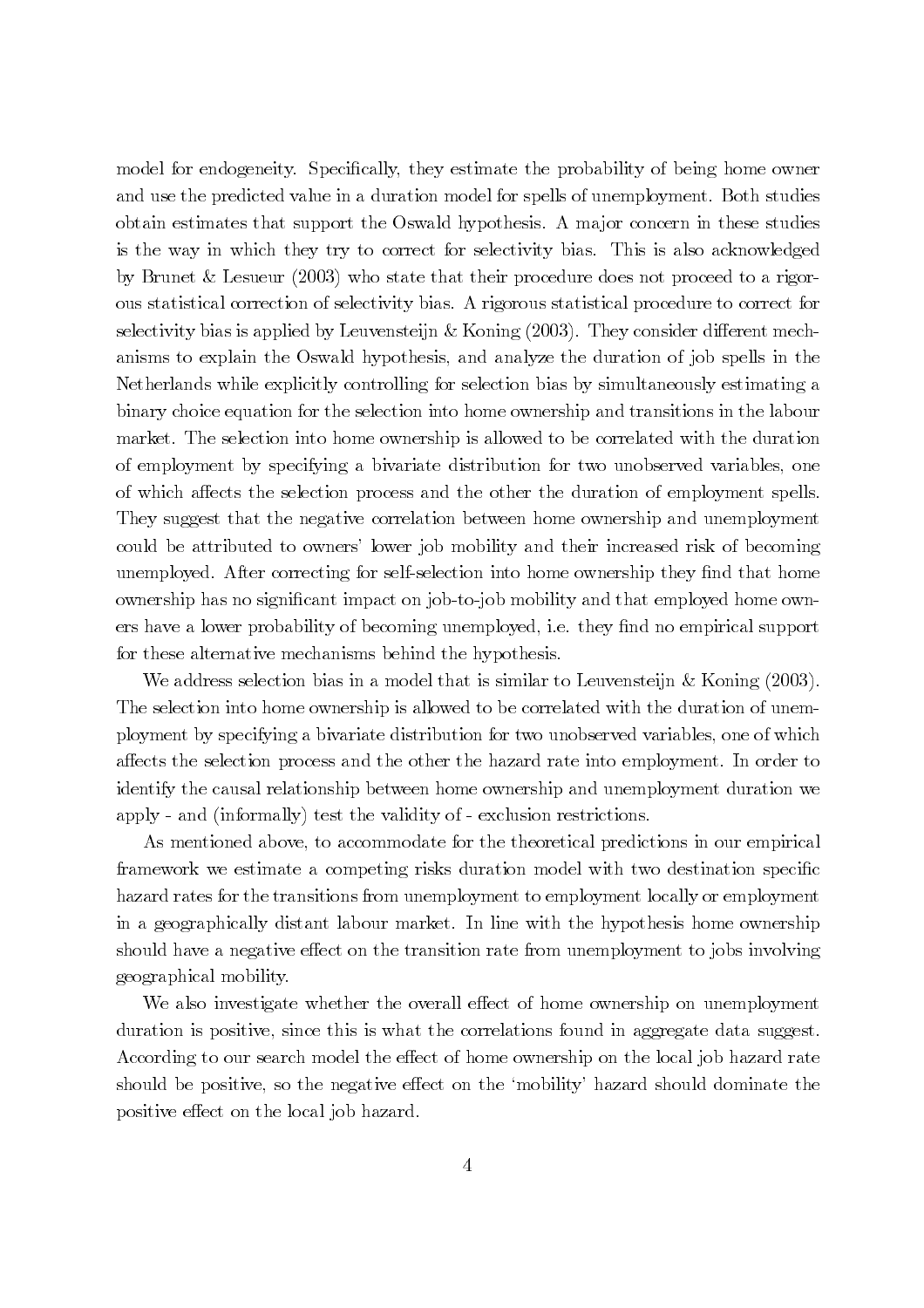We find that home ownership indeed lowers the propensity to move geographically for jobs while unemployed. Also in line with expectations home ownership is shown to have a positive effect on the probability of finding employment in the local labour market. However, this positive effect on the hazard rate out of unemployment in the local labour market dominates the negative effect on the mobility hazard, such that the overall hazard rate is higher for home owners. Thus we find empirical support for the main mechanism behind the Oswald hypothesis, but we also find that there is a negative overall correlation between home ownership and unemployment duration which contrasts to the findings from other studies. However, the theoretical model suggests an explanation for this; in countries where geography, history or culture facilitate/necessitate higher geographical mobility for reasons unrelated to home ownership (think of USA vs. continental European countries), it is possible that the effect on the 'mobility' hazard dominates in the overall effect of home ownership on unemployment duration, whereas the opposite may be the case in countries with low 'innate' geographical mobility. This line of argument also illustrates how the macro data correlation found in some of the above mentioned studies may reflect spurious correlation rather than causality: if innate geographical mobility is high, the fraction of home owners will be low. On the other hand, when mobility is high, geographical mismatches in labour demand and supply are more easily accommodated, and hence unemployment will be low.

The rest of the paper is organized as follows. The next section sets up the theoretical search model. Section 3 describes data and briefly characterizes the Danish labour and housing markets. Section 4 sets up the empirical model and section 5 presents the estimation results. Section 6 concludes.

#### Theoretical model  $\bf{2}$

This section sets up a two-region job search model in order to present the main idea of the paper formally. There are two labour markets, a local labour market and a national labour market, excluding the local market. We assume that the two regions are geographically separated, so workers must live and work in the same region, i.e. commuting is not possible. Let the arrival rate for job offers in the local labour market be  $\alpha_l$  and denote the arrival rate for job offers in the national labour market  $\alpha_n$ . The wage offer distribution,  $F(w)$ , is taken to be identical for the two regions. While unemployed workers receive unemployment insurance (UI) benefits, b, and the discount rate is  $\rho$ . Jobs are assumed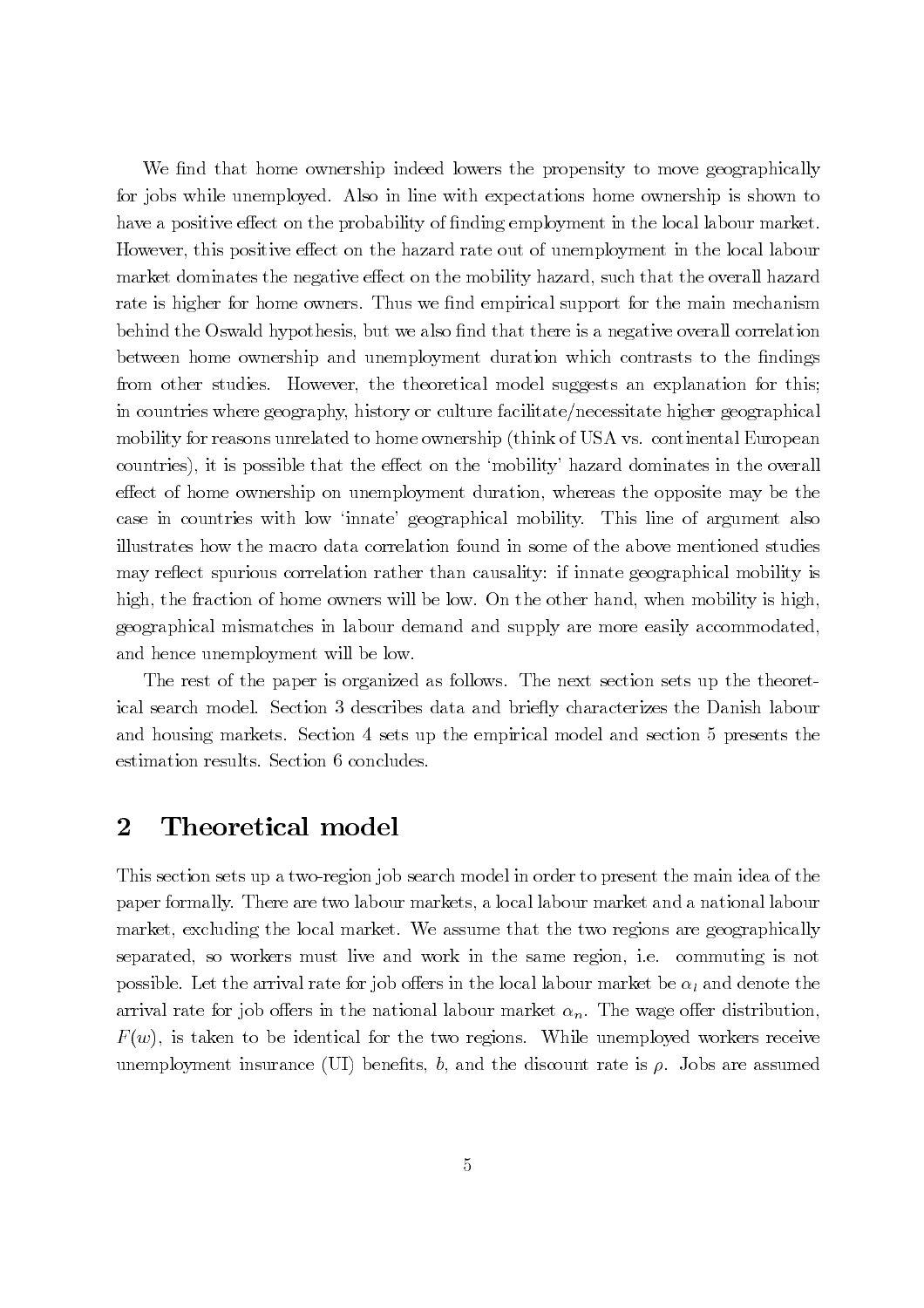to last forever, implying that the asset value of employment with wage rate  $w$  is

$$
V^{E}(w) = w/\rho.
$$
 (1)

Consider first a situation where the unemployed can move residence between the two regions without incurring any moving costs. Think of this as living in rented housing.<sup>1</sup> Following standard search theory the expected discounted lifetime income for an unemployed,  $V^U$ , can be expressed as the solution to the asset pricing equation

$$
\rho V^U = b + (\alpha_l + \alpha_n) \int_{w^*}^{\overline{w}} \left( \frac{w}{\rho} - V^U \right) dF(w), \tag{2}
$$

where  $w^*$  is the reservation wage. Such a reservation wage exists because the value of employment increases in the wage,  $w$ , whereas the value of unemployment does not, i.e. employment is more favourable than continued search for wages above  $w^*$ . The reservation wage can be expressed as

$$
w^* = b + \frac{\alpha_l + \alpha_n}{\rho} \int_{w^*}^{\overline{w}} (w - w^*) dF(w).
$$
 (3)

Clearly, in this simple setup, an unemployed worker living in rental housing is indifferent between accepting a job locally or in a geographically distant region, and hence the reservation wage is the same for accepting a job offer in the two labour markets.

Now, if the unemployed worker lives in owner occupied housing, then accepting a job offer outside the local labour market involves costs associated with selling the house and buying a new one (or finding a rental apartment), c, since the worker must migrate to the new region. In this case the expected discounted lifetime income becomes

$$
\rho \tilde{V}^U = b + \alpha_l \int_{w_l^*}^{\overline{w}} \left( \frac{w}{\rho} - \tilde{V}^U \right) dF(w) + \alpha_n \int_{w_n^*}^{\overline{w}} \left( \frac{w}{\rho} - c - \tilde{V}^U \right) dF(w), \tag{4}
$$

where the reservation wage for the local labour market is defined by  $w_l^* = \rho \tilde{V}^U$ , while the reservation wage for jobs outside the local labour market is defined by  $w_n^* = \rho \tilde{V}^U + \rho c$ . Thus, the reservation wage for jobs outside the local labour market is larger than the reservation wage for local jobs, since the unemployed must be compensated for the costs of moving.

To determine the size of  $w^*$  relative to  $w_i^*$  and  $w_n^*$ , equation (4) is rewritten

$$
w_l^* = b + \frac{\alpha_l}{\rho} \int_{w_l^*}^{\overline{w}} (w - w_l^*) dF(w) + \frac{\alpha_n}{\rho} \int_{w_n^*}^{\overline{w}} (w - (w_l^* + \rho c)) dF(w) \tag{5}
$$

<sup>&</sup>lt;sup>1</sup>The assumption of zero mobility costs for renters is for simplicity only. It is sufficient for the model's predictions that the costs of moving are larger for home owners than for those living in rented housing.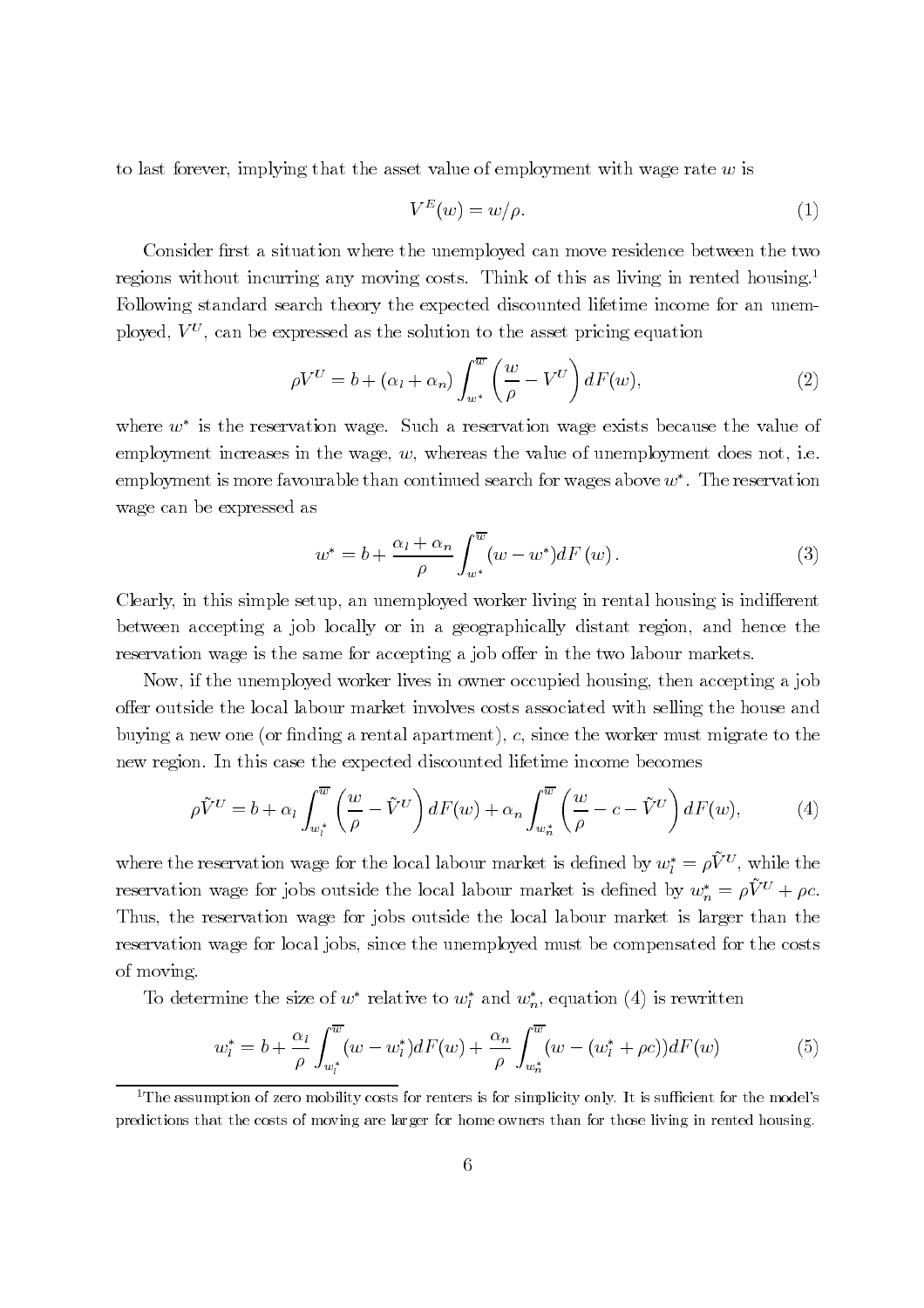Consider first the sign of  $w^* - w_l^*$ . After rearranging terms, we obtain

$$
w^* - w_l^* = \frac{\alpha_l + \alpha_n}{\rho} \left[ \int_{w^*}^{\overline{w}} (w - w^*) dF(w) - \int_{w_l^*}^{\overline{w}} (w - w_l^*) dF(w) \right] + \frac{\alpha_n}{\rho} \int_{w_l^*}^{w_n^*} (w - w_l^*) dF(w) + c\alpha_n [1 - F(w_n^*)]. \tag{6}
$$

Now assume  $w_l^* \geq w^*$ . The term in square brackets is then positive since the option value of search is declining in the reservation wage. The other terms are positive as well, so by contradiction we must have  $w_l^* < w^*$ .

We can write  $w_n^*$  in the following way:

$$
w_n^* = \rho c + b + \frac{\alpha_l}{\rho} \int_{w_l^*}^{\overline{w}} (w - (w_n^* - \rho c)) dF(w) + \frac{\alpha_n}{\rho} \int_{w_n^*}^{\overline{w}} (w - w_n^*) dF(w) \tag{7}
$$

Consider now the differential  $w_n^* - w^*$ :

$$
w_n^* - w^* = \rho c + \frac{\alpha_l + \alpha_n}{\rho} \left[ \int_{w_n^*}^{\overline{w}} (w - w_n^*) dF(w) - \int_{w^*}^{\overline{w}} (w - w^*) dF(w) \right] + \frac{\alpha_l}{\rho} \int_{w_l^*}^{w_n^*} (w - w_l^*) dF(w) + c\alpha_l [1 - F(w_n^*)]. \tag{8}
$$

Assume that  $w_n^* \leq w^*$ . Again the term in square brackets is then positive, and the other terms are positive as well, so by contradiction we must have  $w_n^* > w^*$ . That is, we now have the following result:

## Proposition 1  $w_l^* < w^* < w_n^*$ .

Home owners' reservation wage for jobs outside their local labour market is higher than the reservation wage of renters, because home owners have to cover their moving costs. Since fewer job offers from outside their local labour market are acceptable, home owners try to avoid having to move by reducing their reservation wage for jobs in the local labour market.

To see how moving costs associated with owner occupied housing affect individual transitions from unemployment we first state the hazard rate out of unemployment to a job in the local labour market,  $\theta_l$ , and the hazard rate to jobs involving geographical mobility,  $\theta_n$ , for renters with no moving costs:

$$
\theta_l = \alpha_l (1 - F(w^*)) \quad \text{and} \quad \theta_n = \alpha_n (1 - F(w^*)). \tag{9}
$$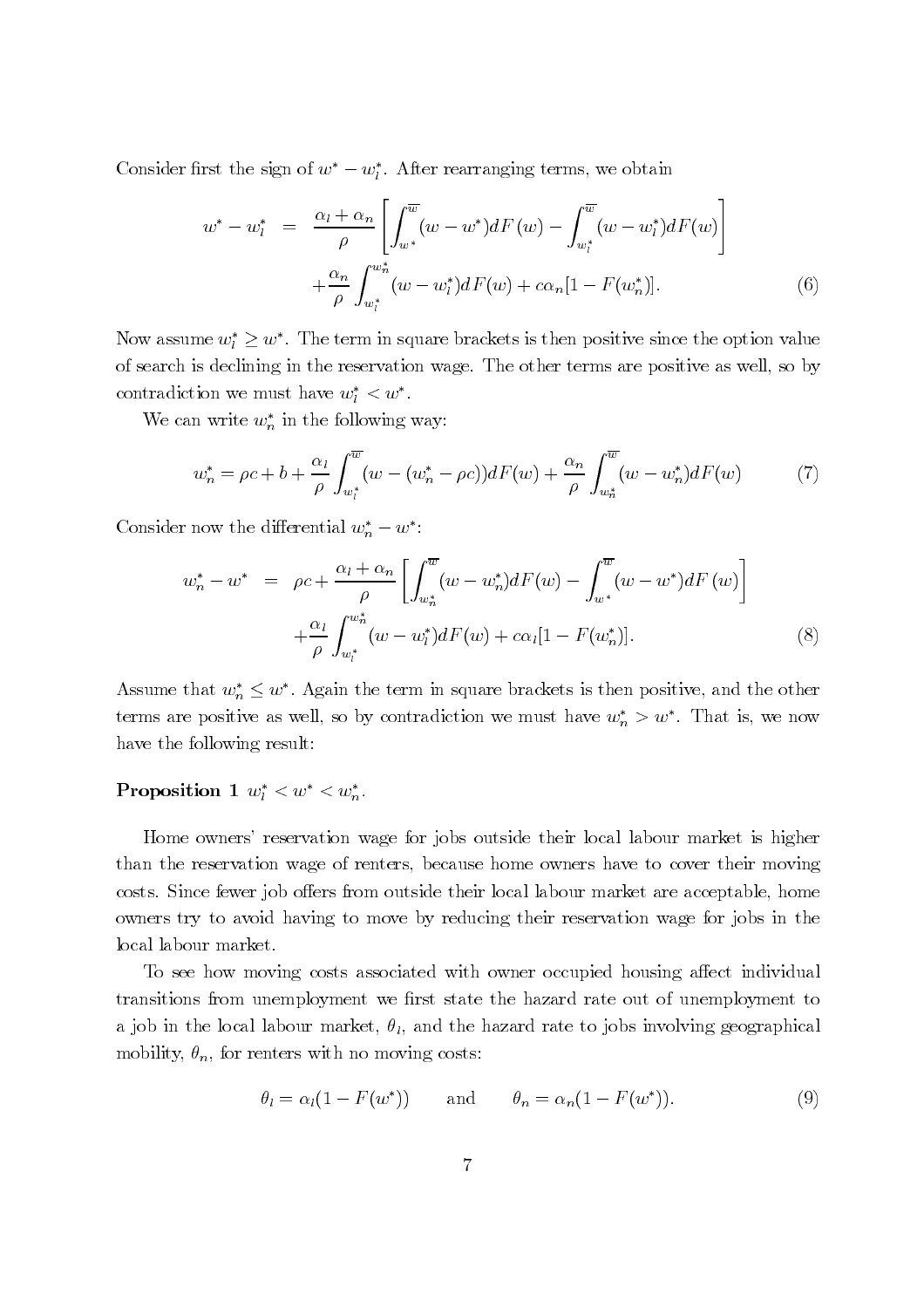The exit rate from unemployment is the product of the arrival rate of job offers and the probability that the offer is accepted. For owners the relevant hazard rates for exit to a new job in the local labour market and the national labour market, respectively, are

$$
\tilde{\theta}_l = \alpha_l (1 - F(w_l^*)) \quad \text{and} \quad \tilde{\theta}_n = \alpha_n (1 - F(w_n^*)). \tag{10}
$$

It follows that  $\tilde{\theta}_l > \theta_l$  and  $\tilde{\theta}_m < \theta_m$ , so unemployed workers in owner occupied housing have higher transition rates into employment in the local labour market, while they have lower transition rates into jobs in regions outside the local labour market.

Oswald's hypothesis states that home ownership is the cause behind the observed positive correlation between home ownership rates and unemployment in aggregate data. In our framework this implies that the overall hazard rate out of unemployment should be higher for renters than for owners, or  $\theta_l + \theta_n > \tilde{\theta}_l + \tilde{\theta}_n$ . However, according to the model it is easy to see that the validity of this claim depends on the relative size of  $\alpha_l$  and  $\alpha_n$ , and the relative sizes of  $F(w_i^*) - F(w^*)$ , and  $F(w_n^*) - F(w^*)$ , which is an empirical question. It is clear that factors such as the geographical layout of a country, the spatial distribution of industries, cultural and linguistic differences between regions etc. are expected to also affect geographical mobility and therefore the offer arrival rate  $\alpha_n$ .

Of course there may be other effects of home ownership on the labour market. First, the willingness to commute, and hence realised commuting distance, should be greater for unemployed workers who are home owners. Second, by setting a lower reservation wage for local jobs, unemployed workers accept matches with lower productivity (lower wages). This implies an efficiency loss for the economy as a whole. Moreover, it implies that employed individuals in owner occupied housing units will conduct more on-the-job search, *ceteris paribus*, because they have more to gain from doing so. However, it is beyond the scope of this paper to analyse these effects in depth.

#### Data and the Danish labour and housing markets 3

The Danish labour market is characterized by having a high turnover rate, which is due to weak employment protection and high unemployment benefit replacement rates. At the same time the labour market is highly unionized and the wage structure is very compressed. Also active labour market measures play an important role, and in a review of active labour market policies in Europe Kluve & Schmidt (2002) finds that the extent of participation in active labour market programmes in Denmark stand out. The geographical mobility of both employed and unemployed workers is modest, and regional migration rates are in the low end compared to other continental European countries, cf.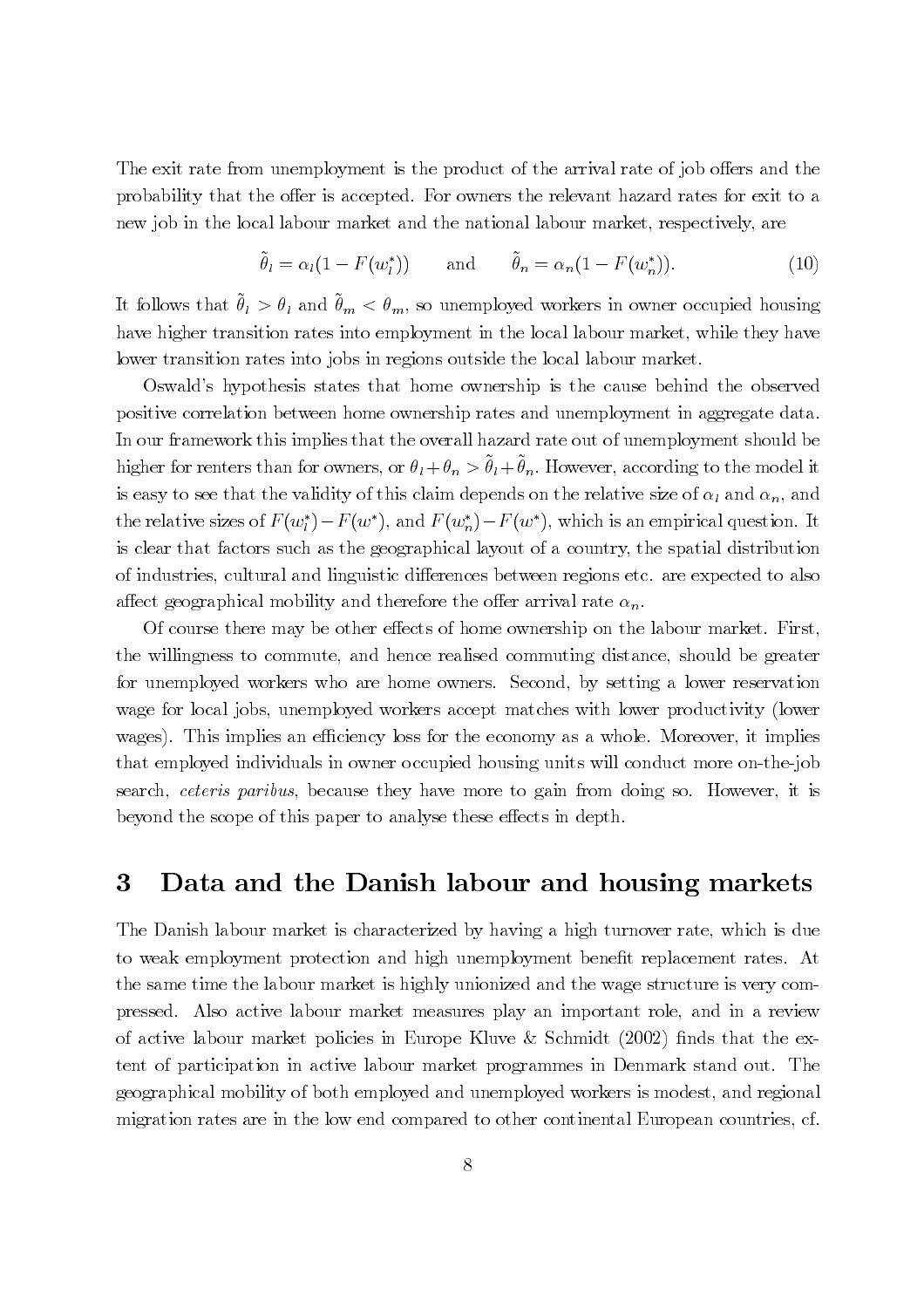OECD  $(2000)$  and Danish Economic Council  $(2002).<sup>2</sup>$  For the unemployed 50 percent of migration costs can be reimbursed if they move to get a job, but the lack of mobility is illustrated by the fact that only 26 applications for reimbursement were accepted in the first quarter of 2002. Furthermore, since 1994 migration rates have declined somewhat even if regional unemployment disparities have been constant or rising.

The Danish housing market is comprised of four different main segments. The largest part is owner occupied housing with somewhat more than 50  $\%$  of all housing units. Private rental housing and social housing each contribute with almost 20  $\%$  and cooperative housing account for 6  $\%$  of the housing stock. The alternative to being an owner is to rent, and of particular relevance here is that the markets for private rental housing, social housing and cooperative housing are heavily regulated by rent controls. For the private rental market Munch & Svarer  $(2002)$  show that rent control seriously distorts mobility as tenancy duration is longer the more regulated the dwelling is.

To investigate the causes behind mobility of unemployed workers in Denmark a very rich data set, which is drawn from administrative registers, is employed. The data set is a flow sample of all unemployment spells in the years 1997-2000 for individuals in a 2.5 % random sample of the Danish population. The sample has been restricted to include only the inflow to unemployment of workers in the age group 19-66 years. The duration of each unemployment spell is known in weeks, and the subsequent destination state (new job locally, new job in another geographic area, other states than employment and unemployment) is known as well. In addition there is access to information on a number of demographic and socio-economic variables for each individual.

The local labour markets between which migration takes place are so-called commuting areas, that are defined such that the internal migration rate is 50  $\%$  higher than the external migration rate, cf. Andersen (2000). The commuting areas are based on geographically connected municipalities, and the 275 municipalities in Denmark are merged into 51 such commuting areas. An unemployed worker is then defined to be geographically mobile if he or she gets a job and moves to another commuting area up to 8 weeks before and 52 weeks after the beginning of the job spell.<sup>3</sup> This definition is based on the fact that the majority of all moves take place within this interval reflecting that workers typically first accept a new job and then search for a permanent new residence. Gregg,

 $2$ The continental European countries with the highest regional migration rates are the Netherlands  $(1.61\%, 12 \text{ regions})$ , Sweden  $(1.61\%, 8 \text{ regions})$ , and France  $(1.49\%, 22 \text{ regions})$ , while the lowest migration rates are found in Italy  $(0.50\%, 20 \text{ regions})$ , Czech Republic  $(0.55\%, 8 \text{ regions})$ , and Spain  $(0.60\%, 17 \text{ times})$ regions). Depending on the regional definition the numbers for Denmark are 0.61% (2 regions) and 1.32%  $(5$  regions).

<sup>&</sup>lt;sup>3</sup>Exact moving dates are known for all individuals.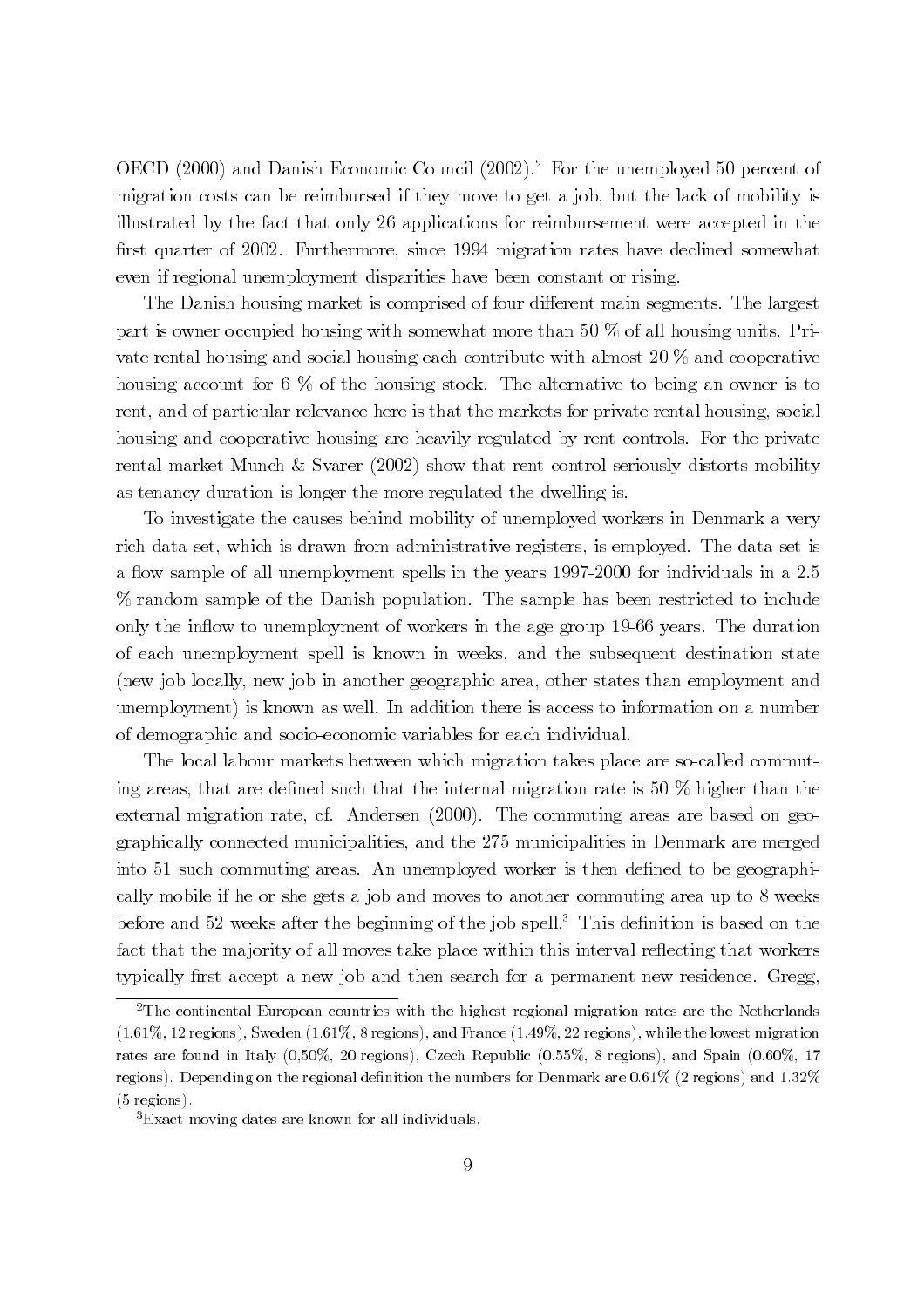Machin & Manning (2003) find a similar pattern for the UK.

In the data there are 18,992 persons with at least one unemployment spell and altogether there are 52,738 unemployment spells. Of these only 653 (or 1.2  $\%$ ) end with employment in another local labour market. Table 1 reports descriptive statistics for the individual characteristics behind the spells.

## Insert Table 1 about here

The explanatory variables used in the econometric analysis are first of all an indicator for being a home owner, the age of the worker, gender, number of dependent children (aged 0-17), whether the person lives in a two-adults household, wether or not the person is an immigrant from a non-OECD country, the size of the municipality, the educational level of the worker, whether or not the person is a member of an unemployment insurance fund, and finally, if so, the UI replacement rate.

#### $3.1$ Share of home owners and level of unemployment

The Oswald hypothesis is based on the positive correlation between the share of home owners in a given country or region and the corresponding level of unemployment found in various aggregate data sets. Before we investigate the hypothesis on micro data, we take a look at some aggregate data for Denmark. In Table 2 we show the Pearson coefficient of correlation between the share of home owners in each municipality in Denmark (there are 275 different municipalities) and the level of unemployment in the region. We do not have access to level of unemployment on the municipal level. Instead we use a measure of regional unemployment constructed by the Institute for Local Government Studies in Denmark. The measure gives the unemployment rate in an area around the municipality. The area is defined by how far an individual living in a given municipality can commute without having a daily cost associated with commuting that exceeds 60 Danish kroner (corresponds to approximately 9 Euros in 1987 prices). The data is available in the period 1987-2000.4

## Insert Table 2 about here

From 1987 to 1993 our aggregate data supports the finding in Oswald (1996) and Nickell & Layard (1999). After 1993 the relationship is insignificant. In the observation period of the micro data, 1997-2000, the correlation is either zero or positive, albeit not

 $4$ We are grateful to Leif Husted at the Institute for Local Government Studies for providing us with these data.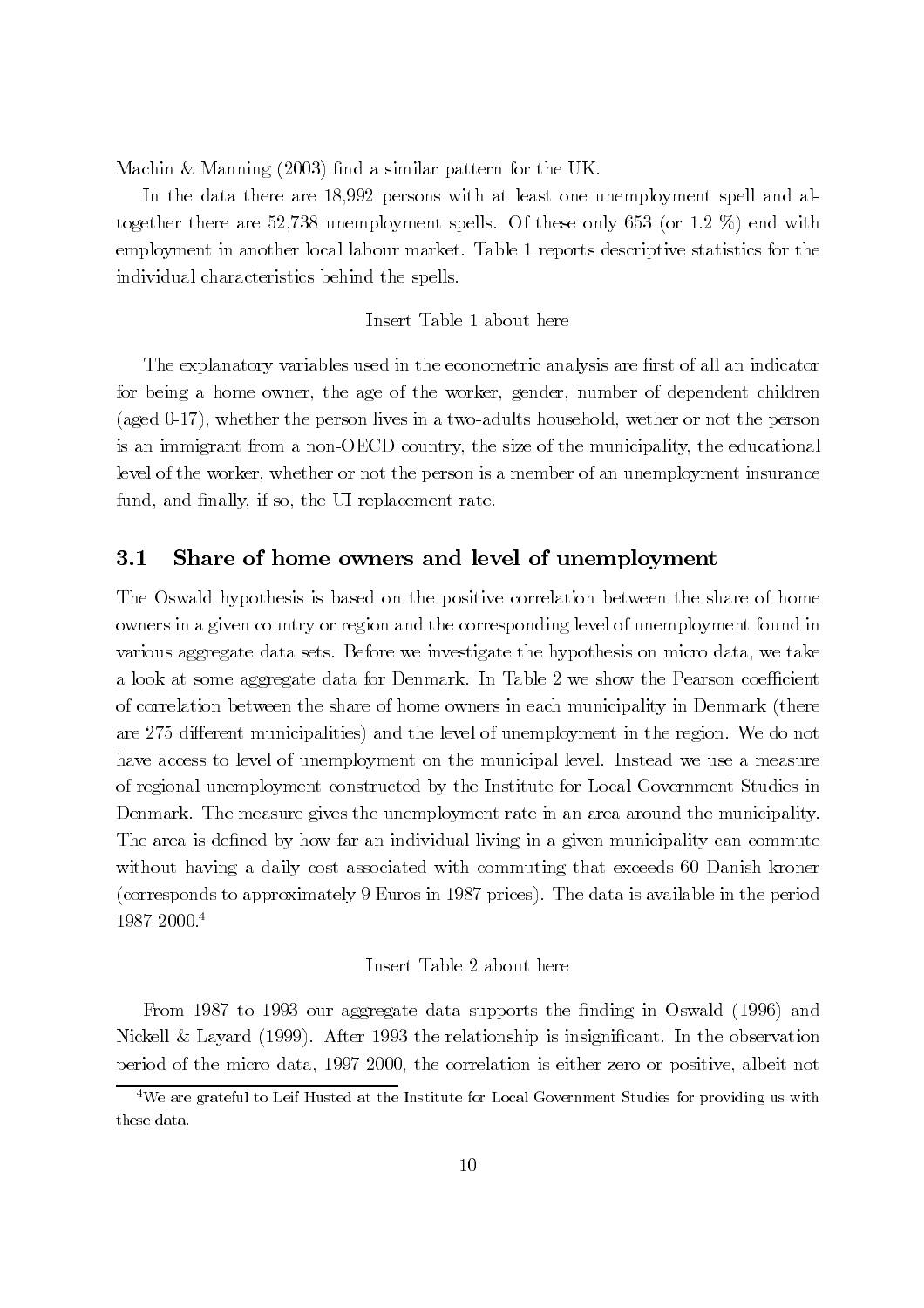significantly positive. In 2000 the correlation is positive and significant at the 10% level. Thus, this correlation pattern is roughly in accordance with the aggregate data sets that have been used to support the Oswald hypothesis. To investigate whether the pattern reflects causality or is caused by 'spurious' correlation, we will now turn to an analysis of the patterns actually found in the micro-data.

#### $3.2$ Non-parametric hazard functions

In order to obtain a first impression of the association between home owner status and unemployment duration we plot different Kaplan-Meier estimates of the escape rate from unemployment. In Figure 1 we show the non-parametric single risk hazard functions for moving from unemployment to employment. We distinguish between owners and nonowners.

## Insert Figure 1 about here

It is seen that owners have a consistently higher escape rate from unemployment than non-owners. This first raw picture is at odds with the Oswald hypothesis. The picture is, however, in line with Coulson & Fischer  $(2002)$  who show – based on US micro data – that home owners have better labour market outcomes than renters. Compared to Brunet & Lesueur  $(2003)$  who investigate the same issue on French micro data the results are not aligned. In the French labour market owners experience unconditionally longer unemployment periods than non-owners. We will not discuss the diverging results any further at this stage. Instead, we will present Kaplan-Meyer estimates of the competing risks hazard functions. Figure 2 presents the hazard functions for moving from unemployment to a job in the local labour market.

## Insert Figure 2 about here

Once more, it is clear that owners have a higher escape rate than non-owners, which is in clear accordance with the theoretical model presented in Section 2. In Figure 3 we show the hazard functions for finding employment in geographically distant labour markets. In this case the non-owners have a higher escape rate. This picture is in accordance with both the theoretical model and also with the main contents of the Oswald hypothesis, namely that owners experience higher degree of unemployment because they are less geographically mobile. The difference between the two hazard functions beyond 12 months is not statistically significant.

Insert Figure 3 about here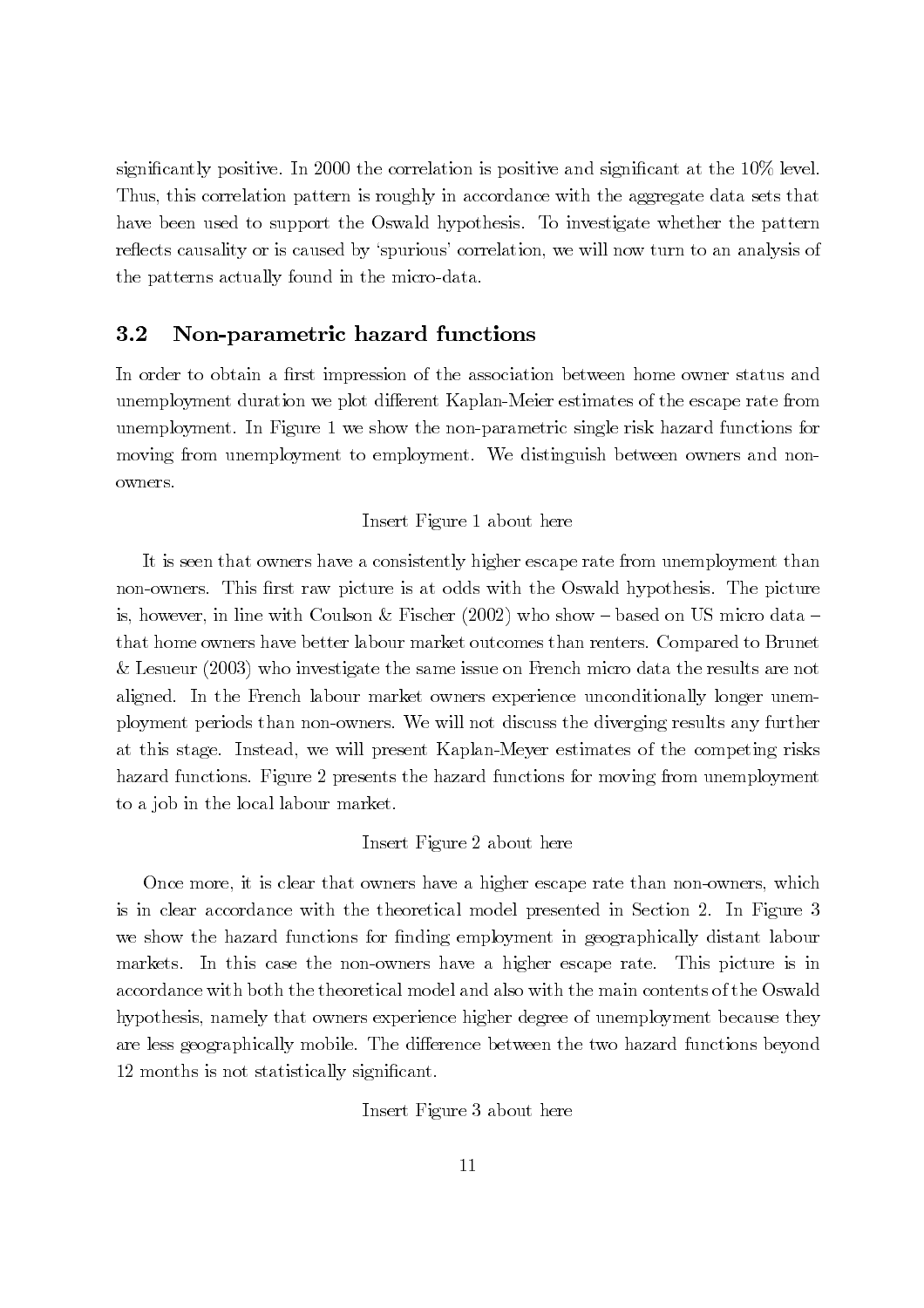In the remainder of this paper we take a closer look at the relationship between home ownership and unemployment duration. Specifically, we investigate whether home ownership is endogenous with respect to the unemployment process, and if so, whether that is the reason we observe a negative association between home ownership and unemployment duration in the raw data.

#### Econometric model 4

In order to investigate the effect of home ownership on unemployment duration we apply an empirical model that is quite similar to that applied by Leuvensteijn & Koning  $(2003)$ . The part of the model that describes transitions in the labour market is specified as a competing-risks mixed proportional hazard model. Two transition rates out of unemployment are modelled; the unemployed can leave unemployment for a job locally  $(l)$  and for a job in another local labour market by being mobile  $(n)$ . All other destinations (e.g. out of the labour force) are treated as right censored observations. Each destination specific hazard  $j = l, n$  is the product of the baseline hazard, which captures the time dependence in the hazard rate, a function of observed characteristics,  $x$ , a time varying indicator for ownership status,  $z_t$ , and unobserved characteristics,  $v_i$ 

$$
\theta_j(t|x, z_t, v_j) = \lambda_j(t) \cdot \exp(\beta'_j x + \gamma_j z_t + v_j), \tag{11}
$$

where  $\lambda_j(t)$  is the baseline hazard and  $\exp(\beta'_j x + \gamma_j z_t + v_j)$  is the systematic part of the hazard. The baseline hazards are specified flexibly as both  $\lambda_i(t)$  and  $\lambda_n(t)$  have a piecewise constant specification, such that they are constant within duration intervals.

To account for possible endogeneity of the home ownership variable,  $z_t$ , we simultaneously model the selection process into home ownership and the transition rates out of unemployment. The selection process into home ownership depends on explanatory variables,  $x_h$ , and an unobserved component,  $v_h$ , and is specified as a logit model. That is, the probability of being a home owner is

$$
P(x_h, v_h) = P(z_t = 1 | x_h, v_h) = \frac{\exp(\beta_h' x_h + v_h)}{1 + \exp(\beta_h' x_h + v_h)}.
$$
\n(12)

The list of explanatory variables in  $x_h$  includes all covariates in the hazard rates, x, plus one or more valid instrumental variables that influence the selection process into home ownership, but that have no significant impact on the transition rate from unemployment to employment. A similar approach has been applied by  $\text{Holm} (2002)$  in a different setting. Our test procedure used to choose among potential instruments is the following. All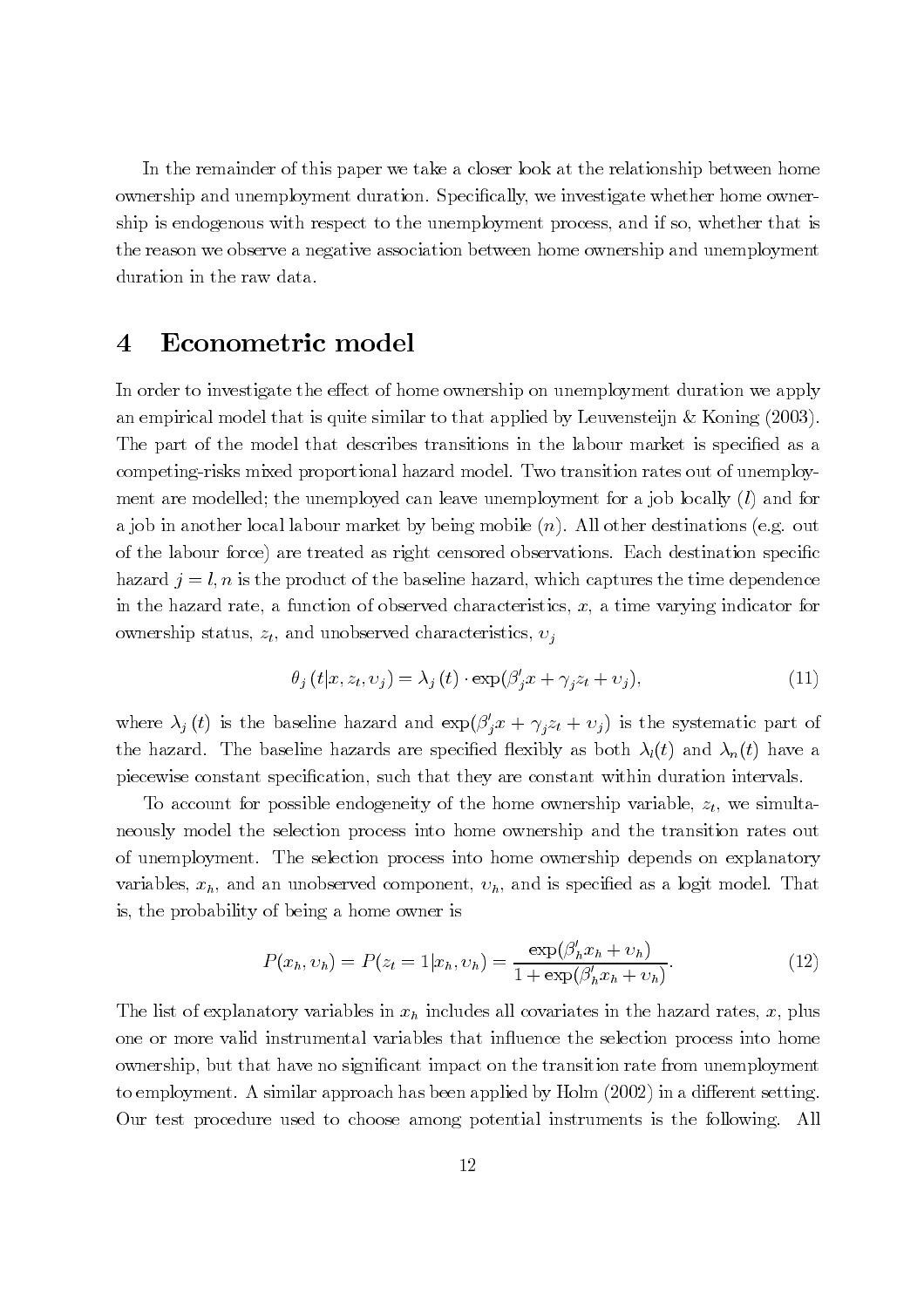potential instruments are included in the selection equation and then they are included in the hazard rate one by one. In the final model only those variables that have a significant effect on the selection into home ownership and an insignificant effect on the transition from unemployment to employment remain.

The direct effect of home ownership on the transition out of unemployment might even be identified without any exclusion restrictions because there are multiple unemployment spells for many persons. As discussed by Lillard, Brien & Waite  $(1995)$ , the existence of multiple spells means that the terms for unobserved heterogeneity in the selection equation and the unemployment hazard capture "within person" effects. When the correlation between these two individual effects is accounted for, the effect of home ownership on the unemployment hazard is purged of the effects of self-selection into home ownership. Hence, the causal relationship between home ownership and unemployment duration is identified.

The individual contribution to the likelihood function in our model is

$$
\mathcal{L} = \int \int \int P(x_h, v_h)^{z_t} (1 - P(x_h, v_h))^{1 - z_t} \cdot \theta_l (t | x, z_t, v_l)^{d_l} \cdot \theta_n (t | x, z_t, v_n)^{d_n}
$$

$$
\cdot \exp \left(-\int_0^t \theta_l (s | x, z_t, v_l) ds - \int_0^t \theta_n (s | x, z_t, v_n) ds\right) dG(v_l, v_n, v_h), \tag{13}
$$

where  $d_l$  and  $d_n$  are destination indicator variables for the unemployment hazard rates (thus also taking into account censoring of the duration variable), and  $G(v_l, v_n, v_h)$  is the joint cdf of the unobservables. We use a flexible and widely applied specification of the distribution of the unobservables; it is assumed that  $v_l$ ,  $v_n$  and  $v_h$  each can take two values, where one of the support points in each destination specific hazard is normalized to zero (i.e.  $v_{l1} = 0$  and  $v_{n1} = 0$ ), because the baseline hazard acts as a constant term in the hazard rates. Thus, there are eight possible combinations of this trivariate unobserved heterogeneity distribution, each with an associated probability. For more details on this class of mixture distributions in duration models, see e.g. van den Berg  $(2001)$ .

#### **Results**  $\bf{5}$

This section first presents estimation results of a simplified version of the duration model, where no distinction is made between finding employment locally and finding employment by being mobile (i.e. a single risk duration model), but where the selection into home ownership is accounted for. The first two columns in Table 2 show estimated coefficients and their standard errors of the unemployment hazard while column three and four contain parameter estimates and standard errors of the selection equation. As an instrumental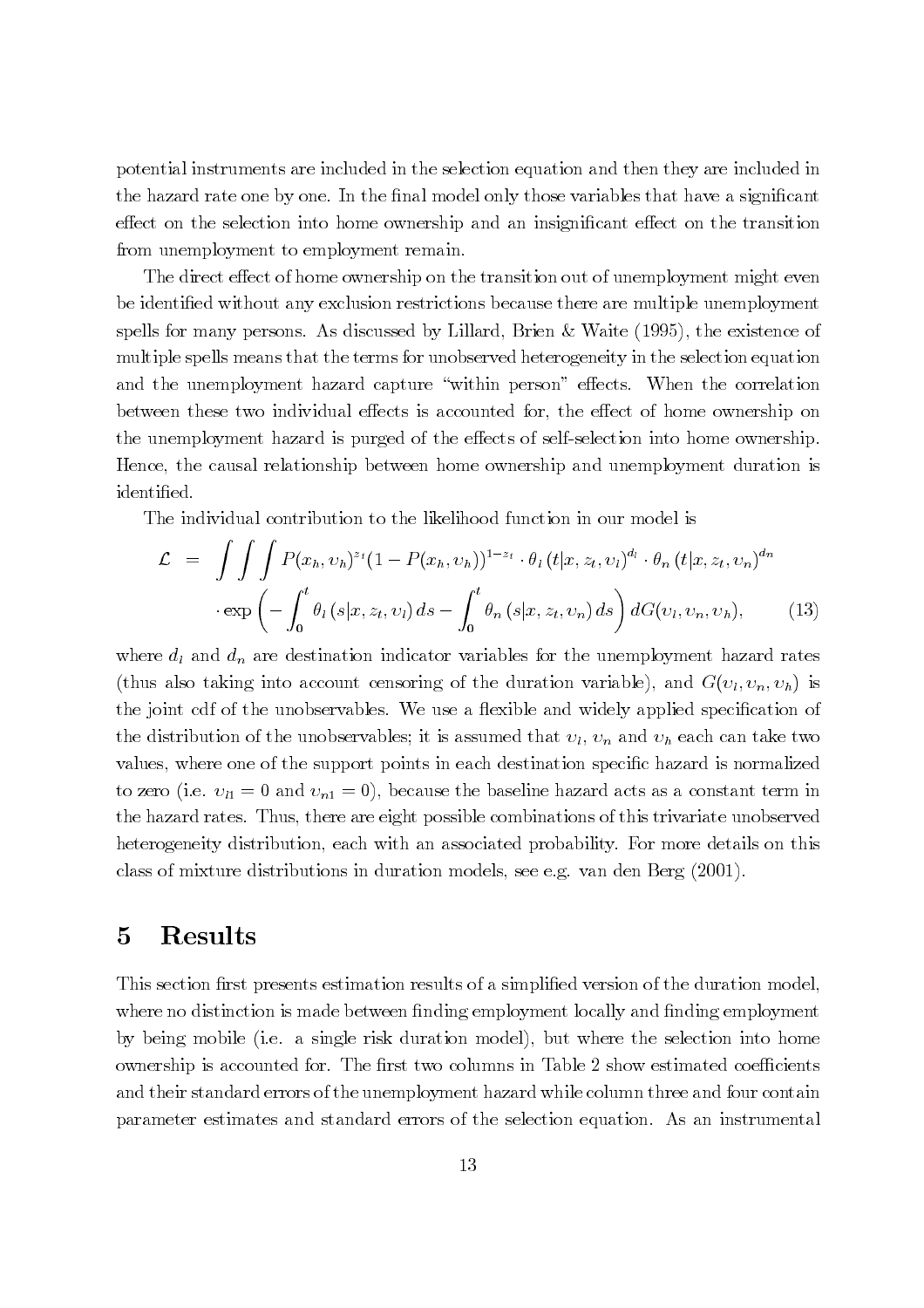variable in the selection equation we use the share of home owners in the municipality. This variable is valid in the sense that it strongly influences the propensity to be a home owner but has no significant effect on the hazard rate out of unemployment (see Table B1 in the Appendix).<sup>5</sup> Following the test procedure described in the previous section we have also tried other instruments, such as the share of home owners in the municipality in which the unemployed worker was born, and the ownership status of the unemployed workers parents in 1980, but these variables also had a significant impact on the unemployment hazard. Leuvensteijn & Koning  $(2003)$  also use regional home owner shares as instrument in their analysis of job durations in the Netherlands<sup>6</sup>, while Green & Hendershott (2001b) use US state dummies in their selection equation. However, none of these studies test for validity of their instruments.

## Insert Table 3 about here

With respect to other explanatory variables in the selection into home ownership, it is seen that older workers and households with two adults as expected are more likely to be home owners. Also, individuals living outside Copenhagen are more likely to own their home and individuals with vocational education are more often home owners than individuals in other education groups. Uninsured workers are less inclined to own, while UI fund members are less likely to be home owners the higher the benefit replacement rate they have. Since the UI has a quite low ceiling, this basically means that the wage is positively correlated with home ownership.

From the first column of Table 2 we conclude that home owners have a higher transition rate from unemployment to employment than renters. That is, owners have, ceteris *paribus*, shorter spells of unemployment, and this contradicts the positive correlation observed in aggregate data by Oswald (1996), and in our own regional data, see Section 3.1 above. This suggests that there may be unmeasured features of countries and/or regions, correlated with both the aggregate unemployment rate and the fraction of home owners, such that the correlation found in those studies is spurious. Alternatively, the causal relationship does not arise through unemployment duration, but rather through

 $5$ The parameter estimate of the home-ownership variable only changes marginally when the instrumental variable is left out of the model. This indicates that identification of the effect is obtained through multiple unemployment spells and "within person" effects, cf. the discussion in the previous section.

<sup>&</sup>lt;sup>6</sup>As noted by Leuvensteijn & Koning (2003) using a variable related to group behaviour as instrument can cause problems in identification of causal relationships. However, they argue (as we do) that the group level in question (municipalities in our case) is not disaggregated enough to affect individual behaviour. For further details on this point see Leuvenstein & Koning  $(2003)$ .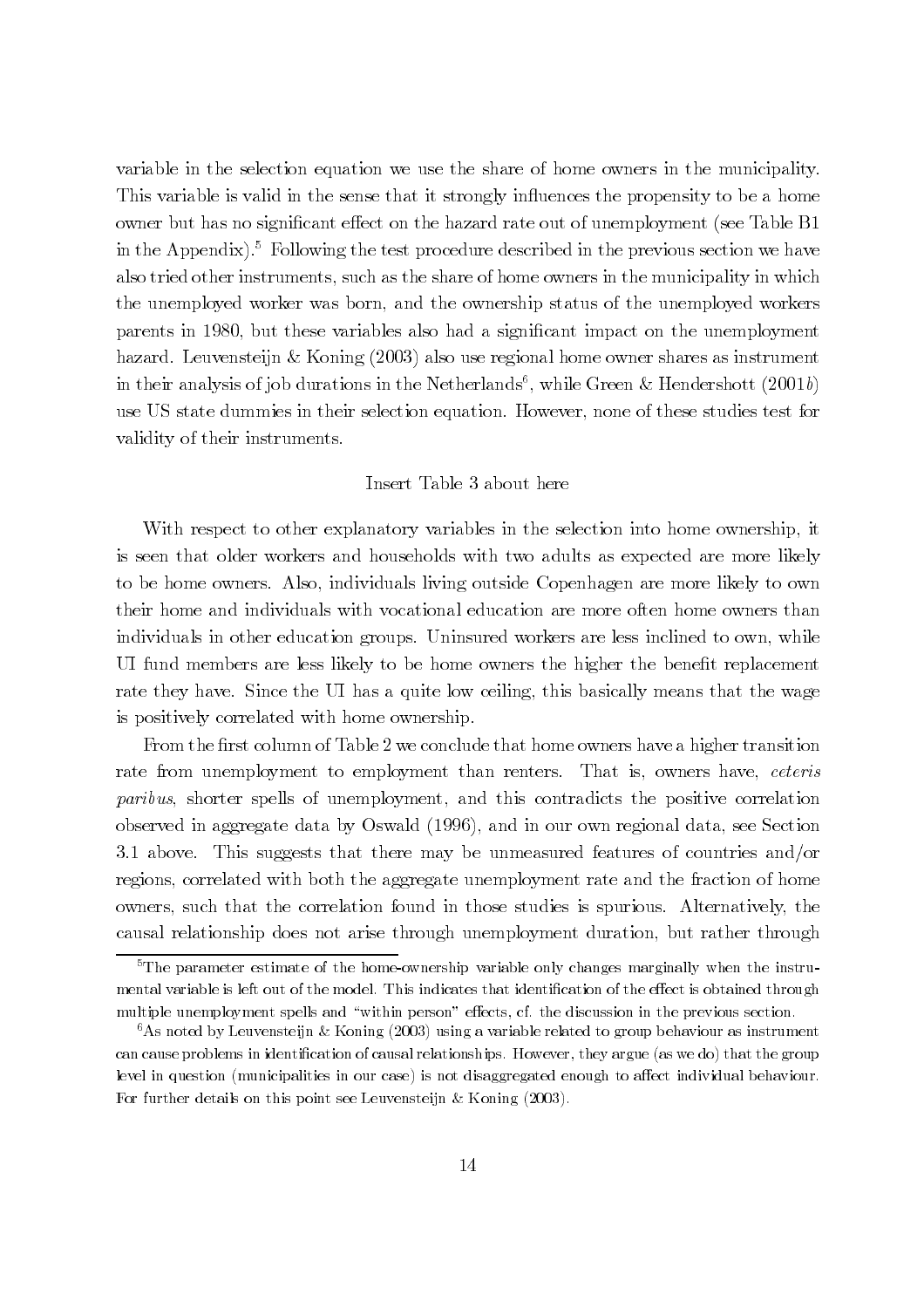job durations. The latter explanation, however, is rejected by Leuvenstein & Koning  $(2003)$  on Dutch data.

With respect to other covariates it is noted that age has a negative effect on the hazard rate and women also have a lower hazard rate. Education improves the chances of escaping unemployment and the replacement rate of unemployment benefits has a negative effect, which is a standard result.

The unobserved heterogeneity terms in the selection equation,  $v_h$ , and in the hazard rate,  $v_e$ , are clearly correlated, so it is of importance to correct for selectivity. However, when the model is estimated without correction for selection into home ownership the coefficient to home ownership in the hazard is still significantly positive, but somewhat surprisingly it is lower (see Table  $B2$  in the appendix). This means that there is a negative correlation between unobserved components in the two equations, such that unobserved characteristics that makes the unemployed more likely to be a home owner also have a negative effect on the transition rate out of unemployment.

The single risk hazard model offered no support for the Oswald hypothesis, but the main mechanism behind the hypothesis is that home owners' geographical mobility should be reduced, so the next step is to estimate the competing risks duration model where a distinction between finding a job by being geographically mobile and finding a job in the local labour market is made. The first two columns of Table 3 show estimated coefficients,  $\beta_n$ , and their standard errors in the hazard for finding a job in another region while columns three and four contain those of the local job hazard,  $\beta_l$ . Columns five and six contain parameter estimates of the selection equation.

## Insert Table 4 about here

Before turning to the relationship between home ownership and unemployment duration we offer some comments on the effects of other covariates. Most variables seem to have a stronger impact on the mobility hazard than on the local job hazard. For example having children reduces the local job hazard by 35  $\%$  (=  $exp(-0.43) - 1$ ) but it reduces the mobility hazard by 57  $\%$ . Interestingly, some variables have opposite effects on the two destination specific hazard rates. Unemployed workers living in households with two adults have a higher local job hazard but a lower mobility hazard than single workers. Living outside the Copenhagen metropolitan area has a strong positive effect on the mobility hazard, while it has no or a negative effect on the local job hazard. This is probably because of thin market effects, since the Copenhagen metropolitan area is by far the largest local labour market. It should also be noted that the estimated destination specific hazard rates exhibit negative duration dependence (except for the first couple of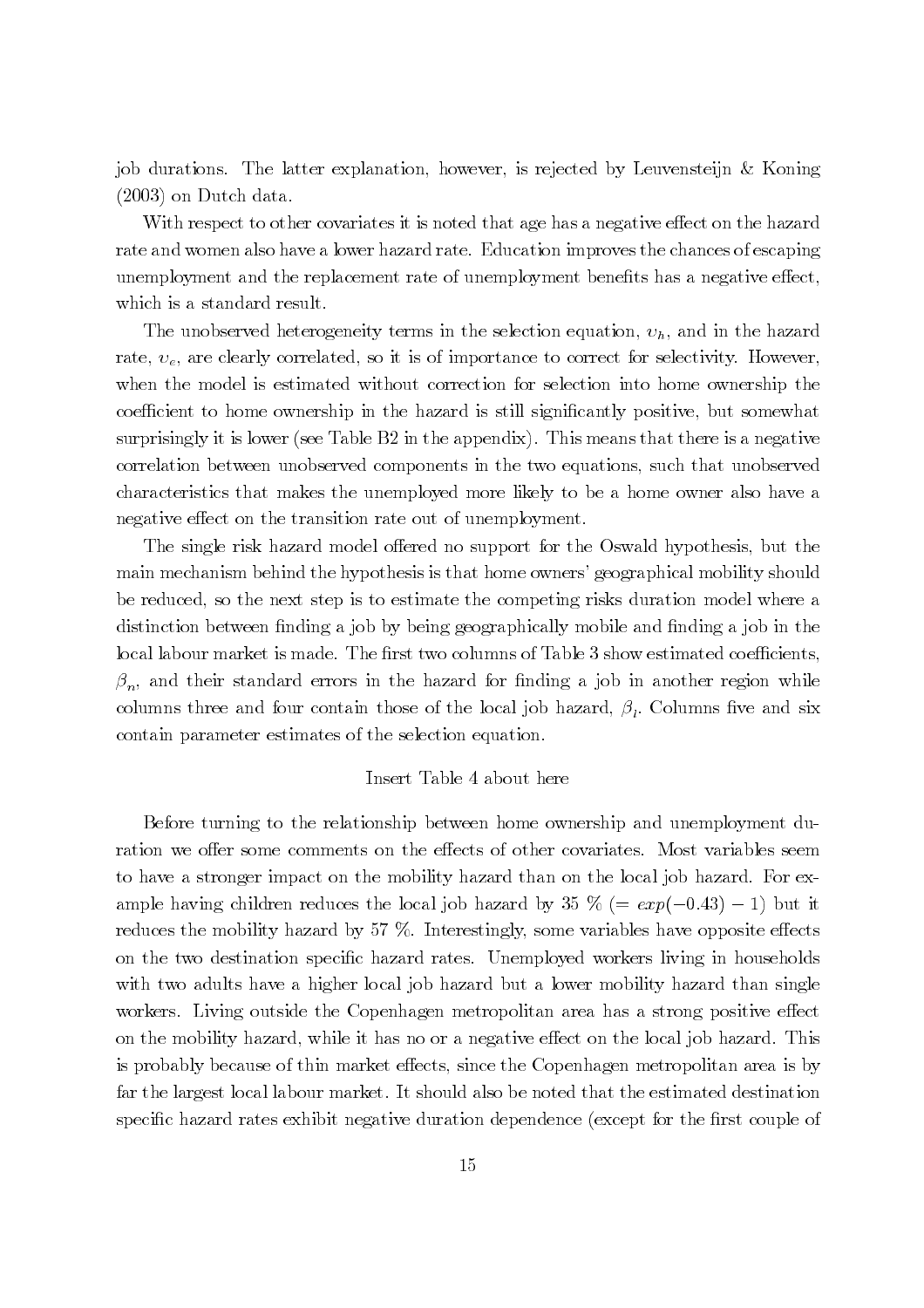weeks for the mobility hazard), i.e. they are declining with unemployment duration, cf. Figure 4. Figure 4 also reveals that the mobility hazard is much lower than the local job hazard reflecting that geographical mobility is a rather rare phenomenon in the Danish labour market.

## Insert Figure 4 about here

Home ownership has the expected effect as it indeed lowers the propensity to move for job reasons. Hence, there is weak support for the Oswald (1996)-hypothesis in the sense that ownership reduces the chances of escaping unemployment by being mobile. Also in line with the theoretical search model home ownership has a positive effect on probability of finding employment in the local labour market. This positive effect on the much higher local job hazard (see Figure 4) dominates the negative effect on the mobility hazard such that there is a positive overall effect of home ownership on the transition rate from unemployment to employment, cf. Table 3. Put differently, the reasoning behind the Oswald hypothesis is empirically supported, since home ownership reduces the propensity to move for job reasons, but because so few workers move to get a job, this mechanism is not important enough to cause an overall positive correlation between home ownership and unemployment.

This is the main result, and it contrasts the findings for the US by Green & Hendershott  $(2001b)$  and for France by Brunet & Lesueur (2003). Apart from different econometric approaches one particular issue might play an important role in explaining the diverging results. Regional mobility is much more important for the functioning of the US labour market, so here home ownership has greater potential to do some damage, cf. the discussion in the introduction and the theoretical section.<sup>7</sup> In Denmark and in many other European countries, regional mobility is much lower than in the U.S.

Our theoretical model can thus explain the apparent contradictory results; in countries where culture (linguistic and cultural differences between regions etc.), geography (landscape size, distance between regions, population spread etc.) or the spatial distribution of economic activity leads to higher geographical mobility for reasons unrelated to home ownership, it is possible that the effect on the mobility hazard dominates in the overall effect of home ownership on unemployment duration, whereas the opposite may be the case in countries with low 'natural' geographical mobility. That is, the sign of the correlation between unemployment duration and home ownership depends on the size of the mobility

<sup>&</sup>lt;sup>7</sup>With respect to the study by Brunet & Lesueur (2003), regional mobility is also relatively important for the French labour market as regional migration rates are more than double those of the Danish labour market when regions of a comparable size are considered (see section 3).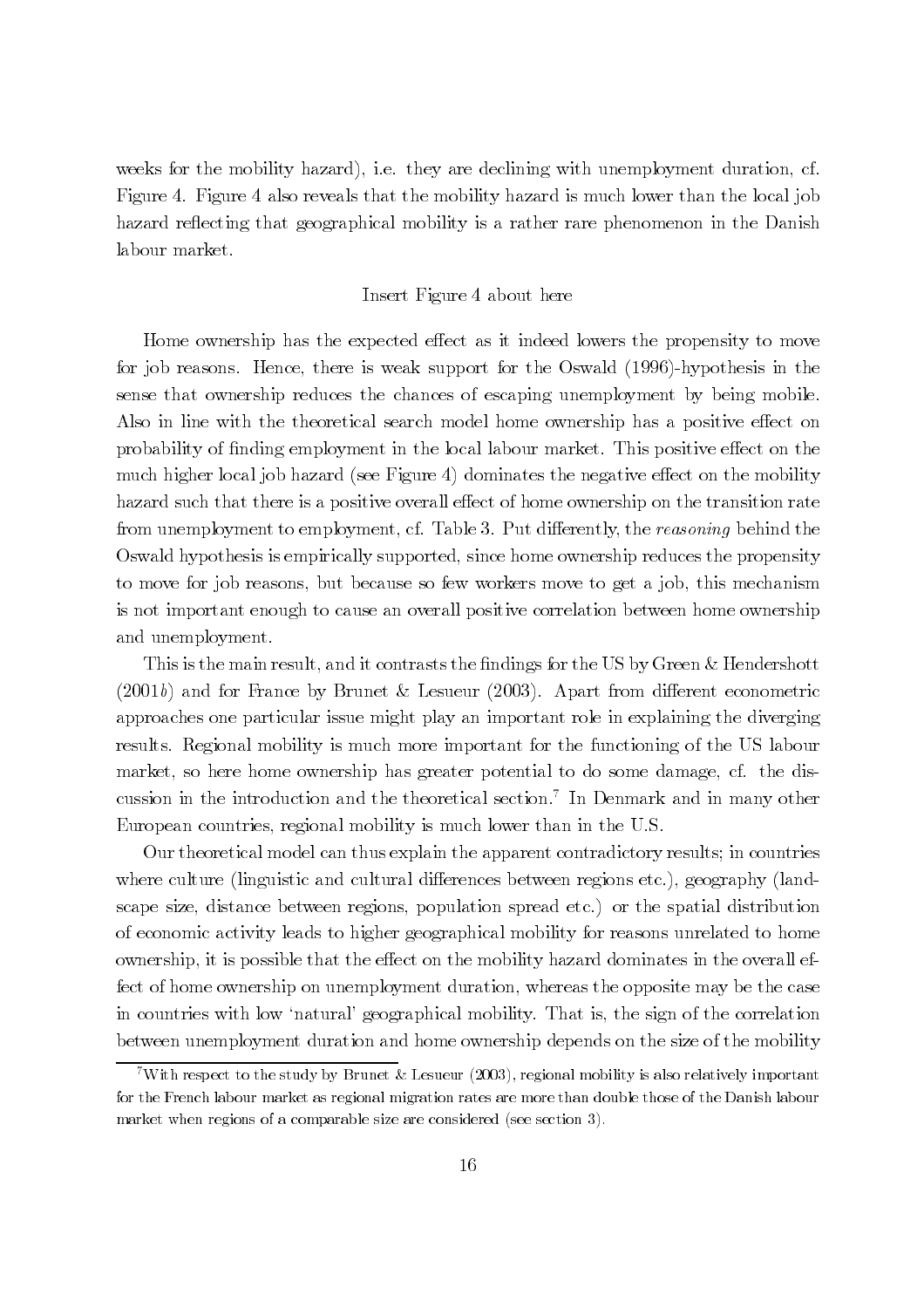offer arrival rate,  $\alpha_n$ , relative to the local job offer arrival rate,  $\alpha_l$ . This line of reasoning illustrates how the macro data correlation found in some of the above mentioned studies may reflect spurious correlation rather than causality: if 'natural' geographical mobility is high, the fraction of home owners will be low. On the other hand, when mobility is high, geographical mismatches in labour demand and supply are more easily accommodated, and hence unemployment will be low.

Home ownership also competes with several other (non-geographical/cultural) candidates to be the culprit, particularly so in many European countries. One candidate is relatively easy access to early retirement schemes and disability pensions. In a comparison between Europe and the US, Decressin & Fatás (1995) find that in Europe region-specific shocks are absorbed by adjustments in the participation rate, while in the US workers move. For both areas the unemployment rate plays a minor role as an adjustment mechanism. Also, generous unemployment benefits are available without being conditional on job search in other regions, i.e. monitoring and sanctions in the search process are typically not implemented. In addition, enrollment of unemployed workers in active labour market programmes on a large scale may also play a role, as Frederiksson & Johansson (2002) show that participation in ALMPs reduce the probability of finding employment in other regions.

Another potential explanation is that the markets for rented housing in Denmark are heavily regulated by rent controls which prolong tenancy durations. We show in a companion paper (see Svarer, Rosholm & Munch (2003)) that this also distorts labour mobility. Thus the alternative to being a home owner is being a renter in a regulated market with relatively low mobility.

#### Conclusion 6

This paper has studied the micro data foundation for the positive correlation between home ownership and unemployment as observed by Oswald (1996) and others. Based on a theoretical search model we first show that home owners should have a reduced propensity to move for job reasons, which is the main mechanism proposed behind the hypothesis in the literature. However, in addition, home owners should also have a lower reservation wage for local jobs because of costs associated with selling and buying their home. The net effect of home ownership on unemployment duration is ambiguous, but if the observed pattern in aggregate data is to be believed the negative mobility effect should dominate.

Our results give support to the first two predictions, as owners are less likely to find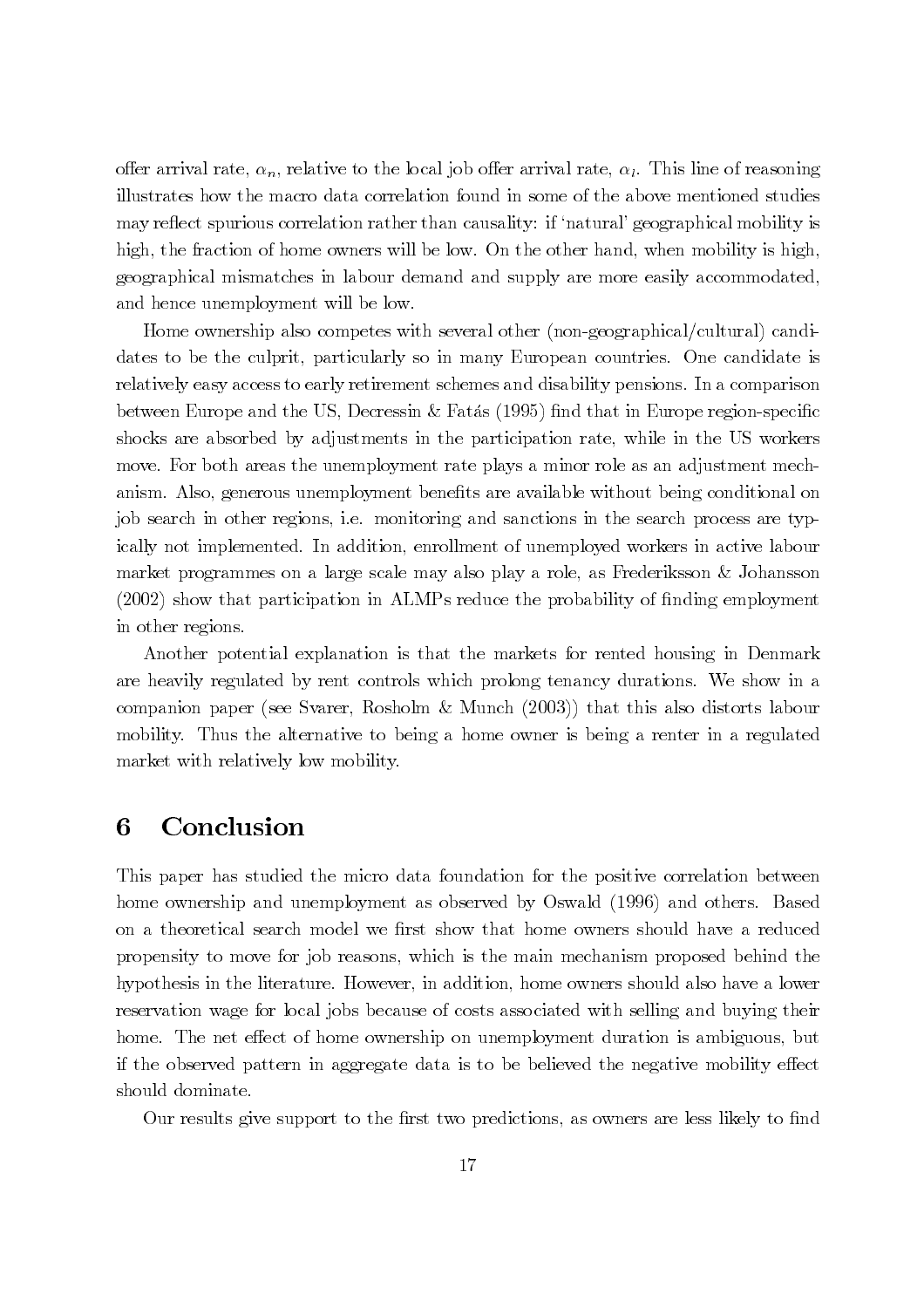employment in another region and more likely to find employment locally than renters, but the net effect of home ownership on unemployment duration is negative, thus contrasting the Oswald hypothesis. Hence, our results indicate that home owners reduce their reservation wage for local jobs and this effect is quantitatively more important than the negative mobility effect. This result is found even though the correlation between the unemployment rate and home ownership is positive at the regional level.

We conclude that in a labour market with a very low level of mobility, which along with a high home ownership rate can be attributed to other characteristics such as incentives to leave the labour force, active labour market policies etc., home ownership does not lead to longer unemployment spells on average. It is possible that in countries where geographical mobility is a more important element of the functioning of the labour market (such as the US), home ownership might have an overall detrimental effect on unemployment. However, this is not likely to be the case in many European countries.

# References

Andersen, A. K. (2000), *Commuting Areas in Denmark*, AKF Forlaget, Copenhagen.

- Brunet, C. & Lesueur, J.-Y. (2003), 'Does homeownership lengthen unemployment duration? a french micro-econometric study'. Draft, University of Lumière Lyon.
- Coulson, N. E. & Fischer, L. M. (2002), 'Tenure choice and labour market outcomes', *Housing Studies*  $17,1,35-49$ .
- Danish Economic Council (2002), Danish Economy, Autumn 2002, Copenhagen.
- Decressin, J. & Fatás, A. (1995), 'Regional labor market dynamics in Europe', European *Economic Review* 39, 1627–1655.
- Frederiksson, P. & Johansson, P. (2002), Employment, mobility, and active labor market programs. Working paper, Department of Economics, Uppsala University.
- Green, R. & Hendershott, P.  $(2001a)$ , Home ownership and the duration of unemployment: A test of the Oswald hypothesis. Working paper.
- Green, R. & Hendershott, P.  $(2001b)$ , 'Home-ownership and unemployment in the US', Urban Studies 38, 1501-1520.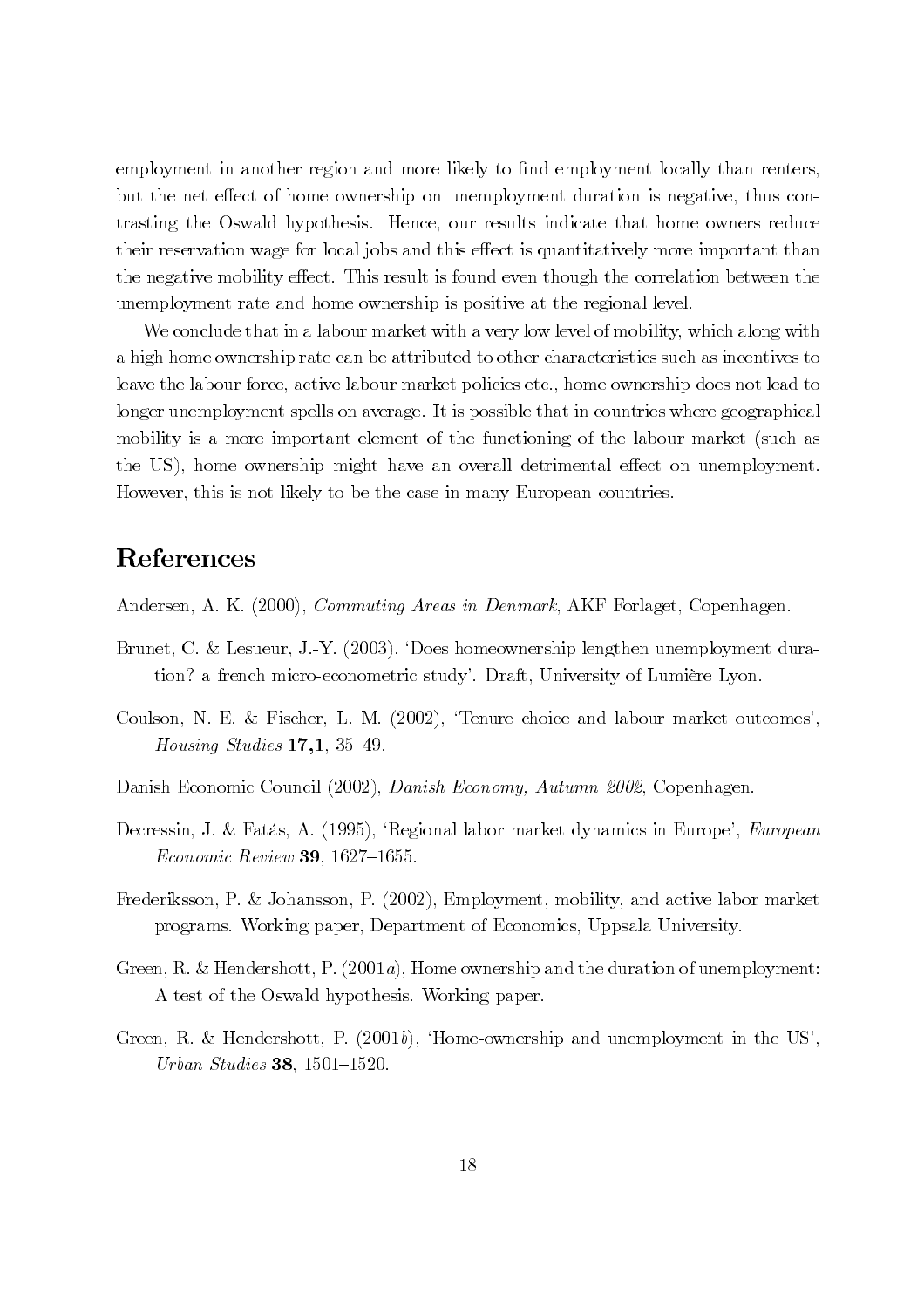- Gregg, P., Machin, S. & Manning, A. (2003), Mobility and joblessness, in R. Blundell, D. Card & R. B. Freeman, eds. 'Seeking a Premier League Economy', The University of Chicago Press.
- Hendershott, P. & White, M. (2000), 'The rise and fall of housing's favored investment status', Journal of Housing Research 11, 257–275.
- Holm, A.  $(2002)$ , 'The effect of training on search durations: A random effects approach', Labour Economics  $9, 433-450.$
- Kluve, J. & Schmidt, C. M. (2002), 'Can training and employment subsidies combat European unemployment?', *Economic Policy* 35, 411–448.
- Leuvensteijn, M. V. & Koning, P. (2003), The effects of home-ownerhip on labour mobility in the Netherlands. Working paper.
- Lillard, L. A., Brien, M. J. & Waite, L. J. (1995), 'Premarital cohabitation and subsequent marital dissolution: A matter of self-selection?', Demography 32, 437-457.
- Munch, J. R. & Svarer, M. (2002), 'Rent control and tenancy duration', *Journal of Urban Economics* 52, 542-560.
- Nickell, S. & Layard, R. (1999), Labour market institutions and economic performance, *in* A. Ashenfelter & D. Card, eds. 'Handbook of Labor Economics', Vol. 3, North Holland, Amsterdam.
- OECD (2000), *Employment Outlook*, OECD, Paris.
- Oswald, A. (1996), A conjecture on the explanation for high unemployment in the industrialized nations: Part I. Warwick University Economic Research Paper No. 475.
- Svarer, M., Rosholm, M. & Munch, J. R. (2003), 'Rent control and unemployment duration'. Working paper.
- van den Berg, G. J. (2001), Duration models: Specification, identification, and multiple durations, in J. J. Heckman & E. Leamer, eds, 'Handbook of Econometrics', Vol. V, North-Holland, Amsterdam.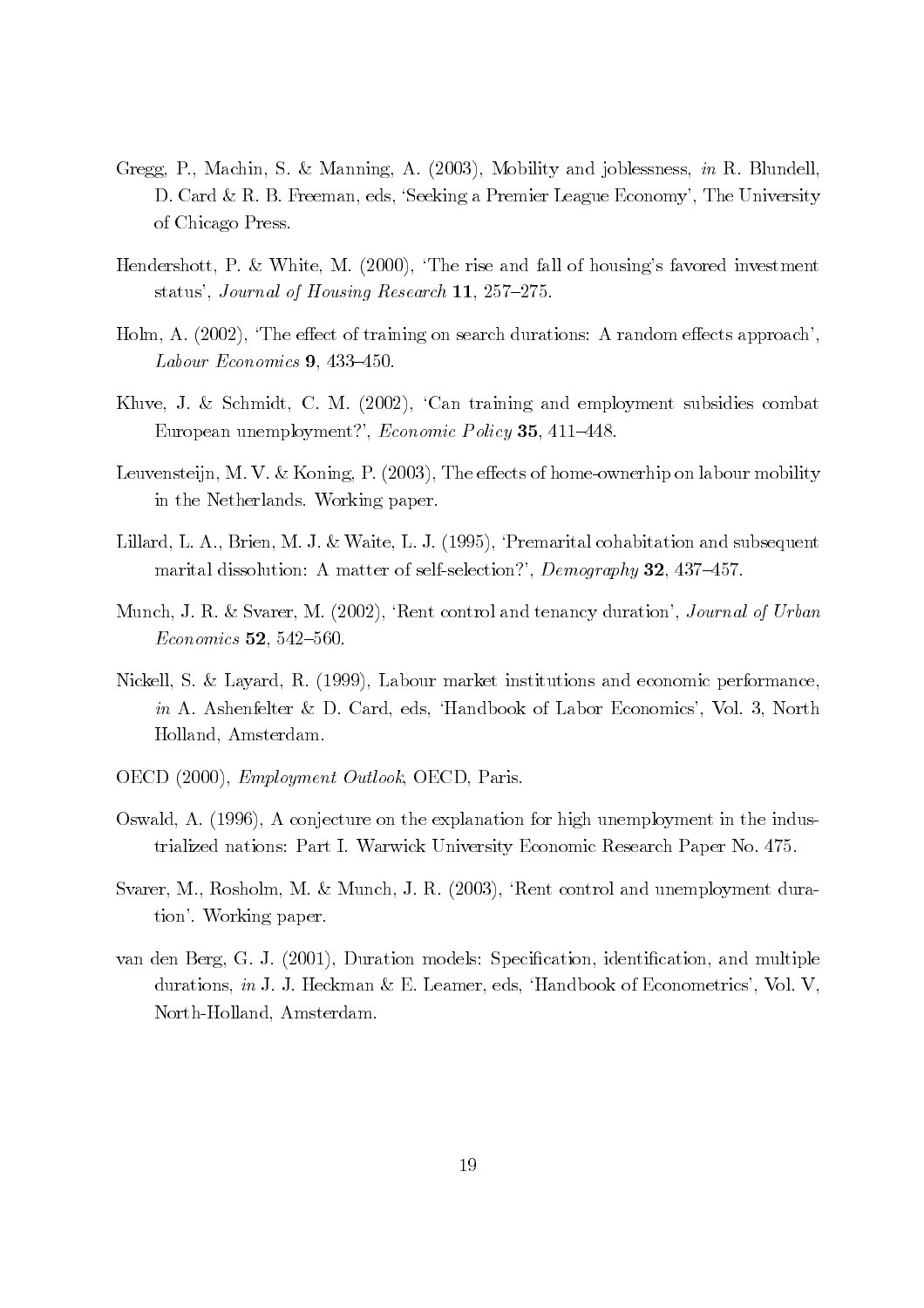### Appendix: Tables and figures  ${\bf A}$



Figure 1: Kaplan-Meyer hazard functions.



Figure 2: Kaplan-Meyer hazard function for unemployed who find job locally.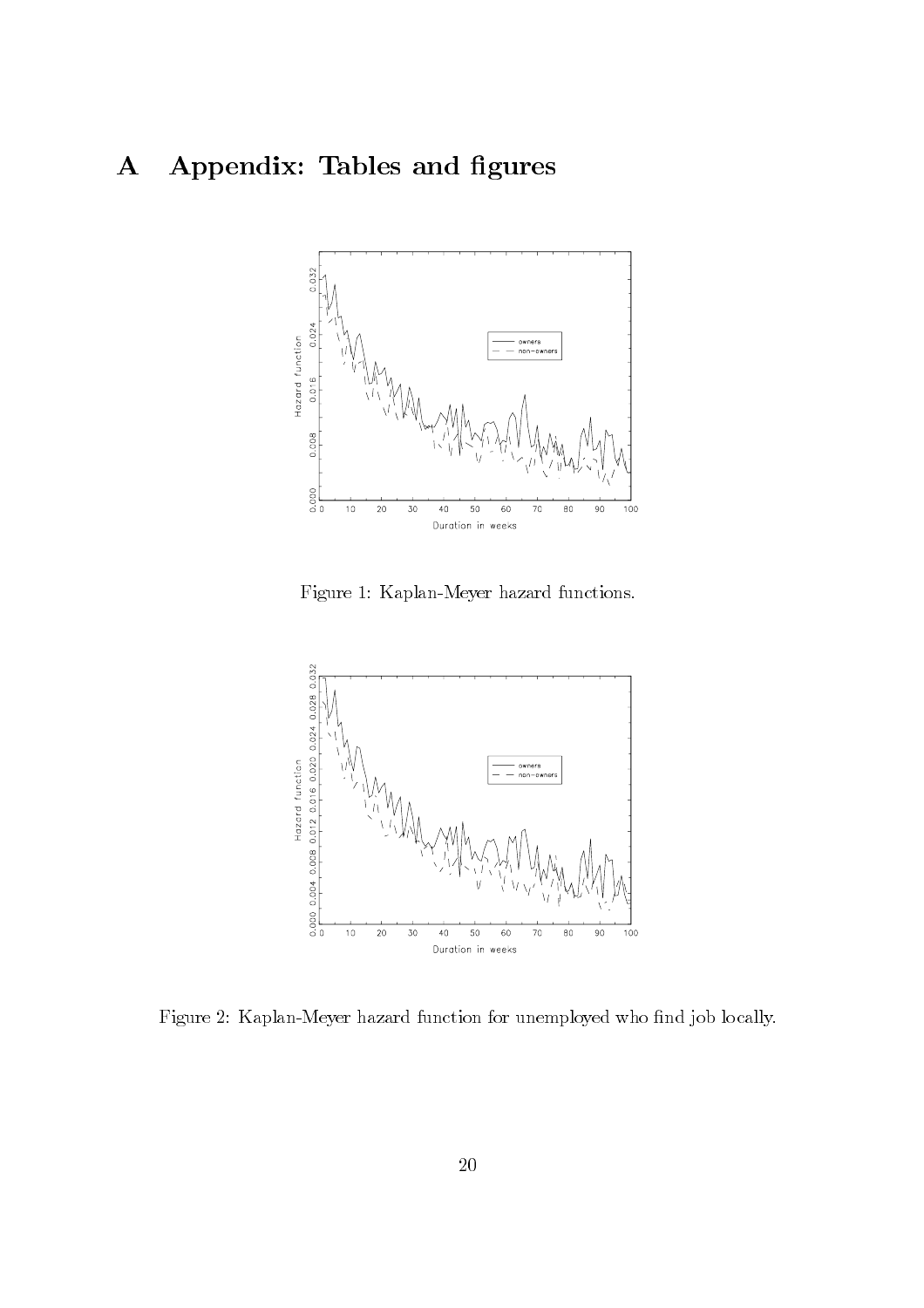

Figure 3: Kaplan-Meyer hazard functions for individuals who find a job nationally. Due to few exits the hazard are presented in monthly intervals.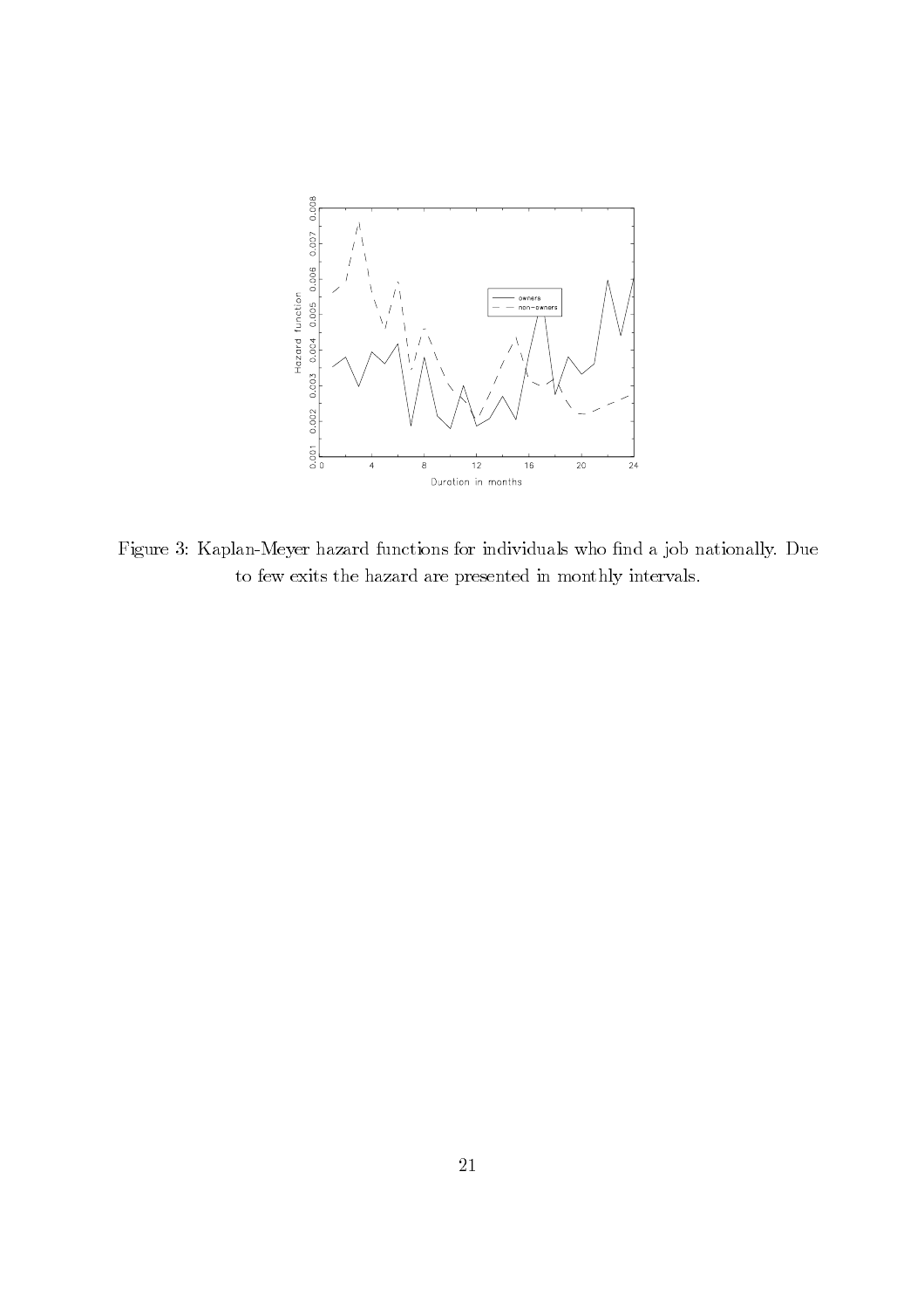| ESCRIPTIVE STATISTICS |            |        |  |  |  |
|-----------------------|------------|--------|--|--|--|
| Variables             | Mean       | Stdv.  |  |  |  |
| home ownership        | 0.5718     | 0.4948 |  |  |  |
| Age 19-24             | 0.1421     | 0.3492 |  |  |  |
| Age $25-29$           | 0.1551     | 0.3620 |  |  |  |
| Age $30-39$           | 0.2827     | 0.4503 |  |  |  |
| Age $40-49$           | 0.2039     | 0.4029 |  |  |  |
| Age $50+$             | 0.2162     | 0.4116 |  |  |  |
| Female                | $0.5645\,$ | 0.4958 |  |  |  |
| Children 0-17 years   | 0.3641     | 0.4812 |  |  |  |
| Two adults            | 0.6209     | 0.4852 |  |  |  |
| Non OECD country      | $0.0263\,$ | 0.1600 |  |  |  |
| Copenhagen            | $0.2865\,$ | 0.4521 |  |  |  |
| Large city            | 0.2900     | 0.4538 |  |  |  |
| Rural                 | 0.4234     | 0.4941 |  |  |  |
| Basic schooling       | $0.4160\,$ | 0.4929 |  |  |  |
| Vocational education  | $0.3700\,$ | 0.4828 |  |  |  |
| High school           | 0.0798     | 0.2710 |  |  |  |
| Higher education      | 0.1342     | 0.3408 |  |  |  |
| Non insured           | $0.1422\,$ | 0.3492 |  |  |  |
| UI replacement rate   | 0.7680     | 0.1633 |  |  |  |
| $#$ observations      |            | 52,738 |  |  |  |

 $\operatorname{TABLE}$  1

<sup>*a*</sup>The mean  $\overline{UI}$  replacement rate is reported for members of UI funds.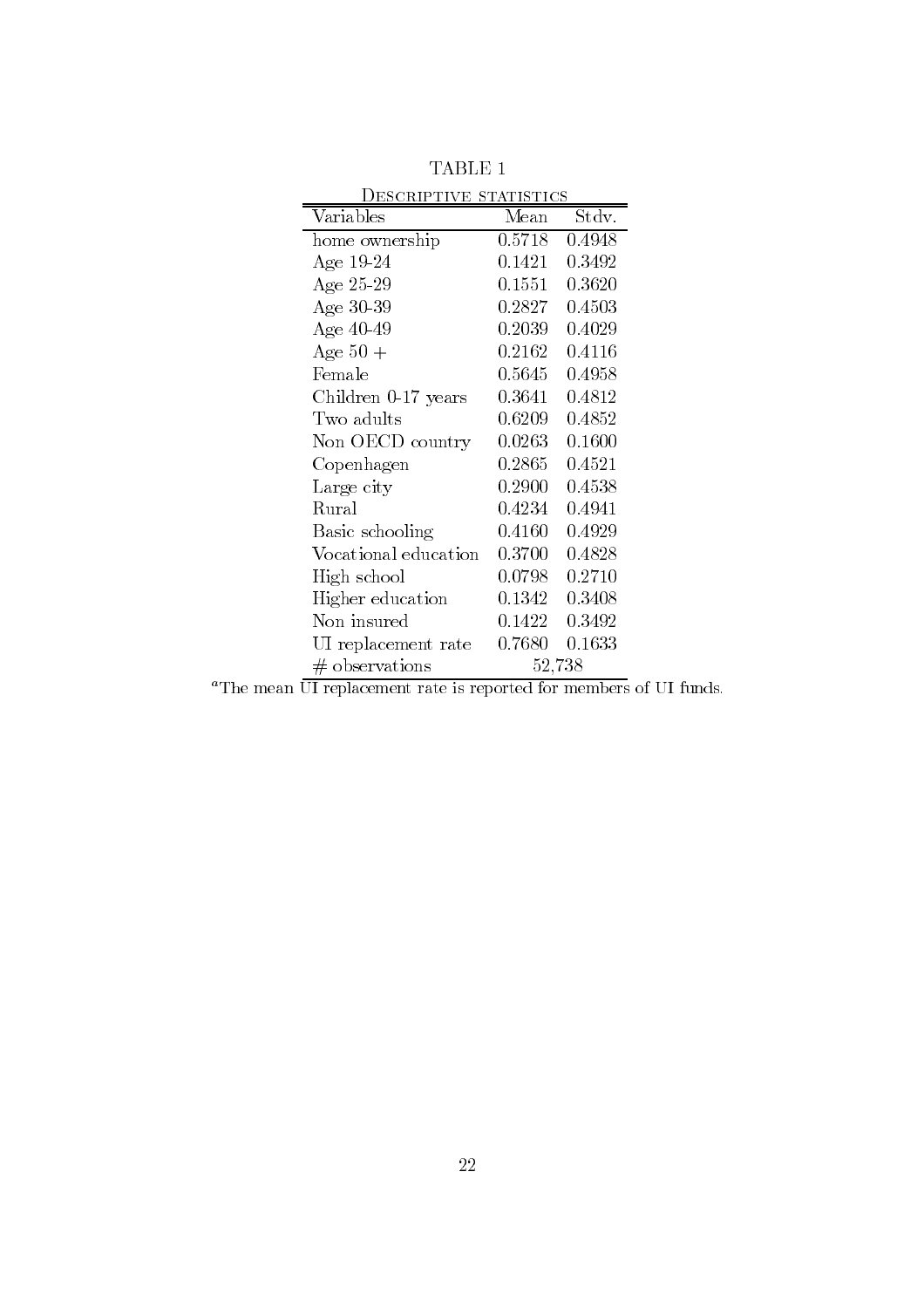| ------- |      |             | 11 V 11 1 1<br>---- |  |
|---------|------|-------------|---------------------|--|
|         | Year | Correlation | P-value             |  |
|         | 1987 | 0.1437      | 0.0171              |  |
|         | 1988 | 0.1854      | 0.0020              |  |
|         | 1989 | 0.1840      | 0.0022              |  |
|         | 1990 | 0.1915      | 0.0014              |  |
|         | 1991 | 0.1815      | 0.0025              |  |
|         | 1992 | 0.1239      | 0.0400              |  |
|         | 1993 | 0.1423      | 0.0182              |  |
|         | 1994 | 0.0620      | 0.3052              |  |
|         | 1995 | $-0.0153$   | 0.7998              |  |
|         | 1996 | $-0.0096$   | 0.8740              |  |
|         | 1997 | $-0.0064$   | 0.9157              |  |
|         | 1998 | 0.0406      | 0.5016              |  |
|         | 1999 | 0.0838      | 0.1655              |  |
|         | 2000 | 0.1083      | 0.0729              |  |
|         |      |             |                     |  |

TABLE 2

COEFFICIENT OF CORRELATION: HOME OWNER AND UNEMPLOYMENT

Note: Bold numbers indicate a significant parameter estimate (5  $\%$  level).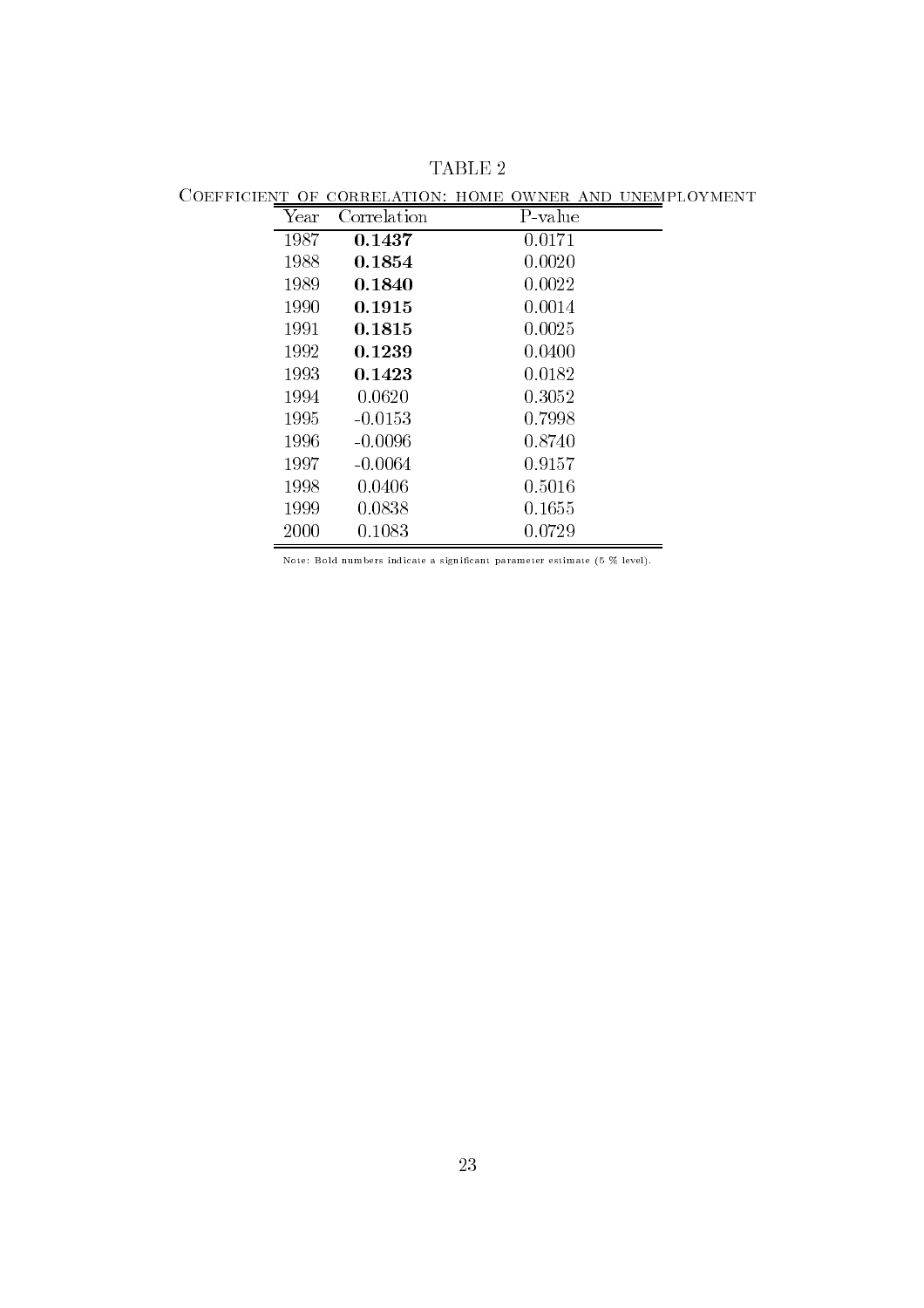| <u>ESTIMATION RESULTS: SINGLE RISK MODEL</u> |              |        |           |        |
|----------------------------------------------|--------------|--------|-----------|--------|
|                                              | Unemployment |        | Selection |        |
|                                              | hazard       |        | equation  |        |
| Variables                                    | Coeff.       | Stdv.  | Coeff.    | Stdv.  |
| home ownership                               | 0.3309       | 0.0297 |           |        |
| Ownership share                              |              |        | 6.2953    | 0.1485 |
| Age $19-24$                                  | 0.4485       | 0.0342 | $-0.7342$ | 0.0558 |
| Age $25-29$                                  | 0.3773       | 0.0309 | $-1.3260$ | 0.0519 |
| Age 30-39                                    | 0.1833       | 0.0272 | $-0.7239$ | 0.0484 |
| Age $50+$                                    | $-0.4380$    | 0.0309 | 0.3778    | 0.0550 |
| Female                                       | $-0.2063$    | 0.0198 | 0.0061    | 0.0320 |
| Children 0-17 years                          | $-0.1441$    | 0.0236 | $-0.0896$ | 0.0409 |
| Two adults                                   | 0.0683       | 0.0210 | 1.2645    | 0.0366 |
| Non OECD country                             | $-0.7956$    | 0.0626 | $-1.8874$ | 0.0793 |
| Large city                                   | $-0.0239$    | 0.0239 | 0.6014    | 0.0379 |
| Rural                                        | 0.0399       | 0.0225 | 0.6681    | 0.0392 |
| Basic schooling                              | $-0.2735$    | 0.0222 | $-0.6004$ | 0.0346 |
| High school                                  | 0.1209       | 0.0340 | $-0.3140$ | 0.0569 |
| Higher education                             | 0.1224       | 0.0293 | $-0.2116$ | 0.0469 |
| Non insured                                  | $-0.8519$    | 0.0540 | $-2.4082$ | 0.1027 |
| UI replacement rate                          | $-0.4126$    | 0.0579 | $-1.2563$ | 0.1158 |
|                                              |              |        |           |        |
| $v_{e,2}$                                    | $-1.2816$    | 0.0267 |           |        |
| $v_{h,1}$                                    | $-5.8701$    | 0.1328 |           |        |
| $v_{h,2}$                                    | $-0.4729$    | 0.1223 |           |        |
| $P(v_{e,1}, v_{h,1})$                        | 0.1640       | 0.0092 |           |        |
| $P(v_{e,2}, v_{h,1})$                        | 0.2139       | 0.0094 |           |        |
| $P(v_{e,1}, v_{h,2})$                        | 0.1635       | 0.0108 |           |        |
| $P(v_{e,2}, v_{h,2})$                        | 0.4586       | 0.0113 |           |        |

TABLE

Note: Bold numbers indicate a significant parameter estimate (5 % level).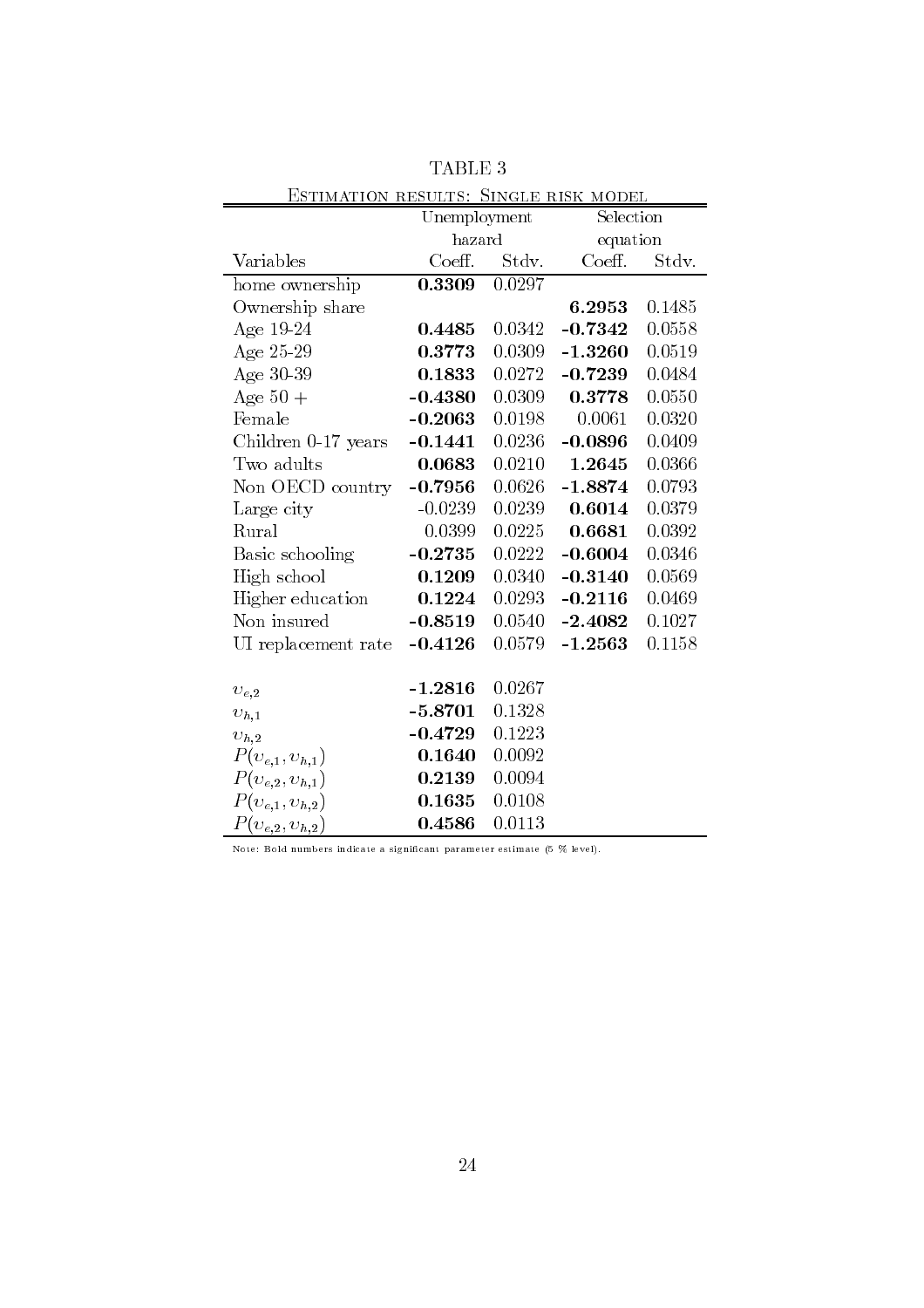|                                | Mobility hazard |        | Local job hazard |        | Selection equation |        |
|--------------------------------|-----------------|--------|------------------|--------|--------------------|--------|
| Variables                      | Coeff.          | Stdv.  | Coeff.           | Stdv.  | Coeff.             | Stdv.  |
| home ownership                 | $-0.2482$       | 0.1187 | 0.3581           | 0.0309 |                    |        |
| Ownership share                |                 |        |                  |        | 6.2045             | 0.1486 |
| Age 19-24                      | 1.7185          | 0.1777 | 0.3999           | 0.0348 | $-0.7496$          | 0.0562 |
| Age 25-29                      | 1.6457          | 0.1828 | 0.3356           | 0.0313 | $-1.3470$          | 0.0522 |
| Age $30-39$                    | 0.8332          | 0.1798 | 0.1725           | 0.0275 | $-0.7399$          | 0.0486 |
| Age $50 +$                     | $-0.9993$       | 0.2797 | $-0.4349$        | 0.0312 | 0.3625             | 0.0554 |
| Female                         | $-0.2904$       | 0.0930 | $-0.2072$        | 0.0201 | 0.0163             | 0.0321 |
| Children 0-17 years            | $-0.8450$       | 0.1336 | $-0.1209$        | 0.0239 | $-0.1013$          | 0.0410 |
| Two adults                     | $-0.1806$       | 0.1058 | 0.0823           | 0.0215 | 1.2605             | 0.0367 |
| Non OECD country               | $-1.4601$       | 0.3542 | $-0.7772$        | 0.0636 | $-1.9072$          | 0.0786 |
| Large city                     | 1.3839          | 0.1443 | $-0.0706$        | 0.0243 | 0.5888             | 0.0380 |
| Rural                          | 1.7879          | 0.1374 | $-0.0197$        | 0.0229 | 0.6601             | 0.0393 |
| Basic schooling                | $-0.5489$       | 0.1193 | $-0.2620$        | 0.0224 | $-0.5989$          | 0.0347 |
| High school                    | 0.6205          | 0.1475 | 0.0735           | 0.0348 | $-0.3350$          | 0.0570 |
| Higher education               | 0.8452          | 0.1402 | 0.0907           | 0.0296 | $-0.2271$          | 0.0471 |
| Non insured                    | 0.1776          | 0.3067 | $-0.8881$        | 0.0548 | $-2.4032$          | 0.1031 |
| UI replacement rate            | 0.1811          | 0.3587 | $-0.4155$        | 0.0586 | $-1.2505$          | 0.1162 |
| $v_{m,2}$                      | 2.9855          | 0.8864 |                  |        |                    |        |
| $v_{l,2}$                      | 1.2921          | 0.0268 |                  |        |                    |        |
| $v_{h,1}$                      | $-5.8036$       | 0.1330 |                  |        |                    |        |
| $v_{h,2}$                      | $-0.4060$       | 0.1228 |                  |        |                    |        |
| $P(v_{m,1}, v_{l,1}, v_{h,1})$ | 0.1621          | 0.0320 |                  |        |                    |        |
| $P(v_{m,2}, v_{l,1}, v_{h,1})$ | 0.0628          | 0.0316 |                  |        |                    |        |
| $P(v_{m,1}, v_{l,2}, v_{h,1})$ | 0.1010          | 0.0249 |                  |        |                    |        |
| $P(v_{m,2}, v_{l,2}, v_{h,1})$ | 0.0512          | 0.0247 |                  |        |                    |        |
| $P(v_{m,1}, v_{l,1}, v_{h,2})$ | 0.3982          | 0.0546 |                  |        |                    |        |
| $P(v_{m,2}, v_{l,1}, v_{h,2})$ | 0.0772          | 0.0543 |                  |        |                    |        |
| $P(v_{m,1}, v_{l,2}, v_{h,2})$ | 0.0577          | 0.0352 |                  |        |                    |        |
| $P(v_{m,2}, v_{l,2}, v_{h,2})$ | 0.0899          | 0.0352 |                  |        |                    |        |

TABLE  $4$ 

Note: Bold numbers indicate a significant parameter estimate (5 % level).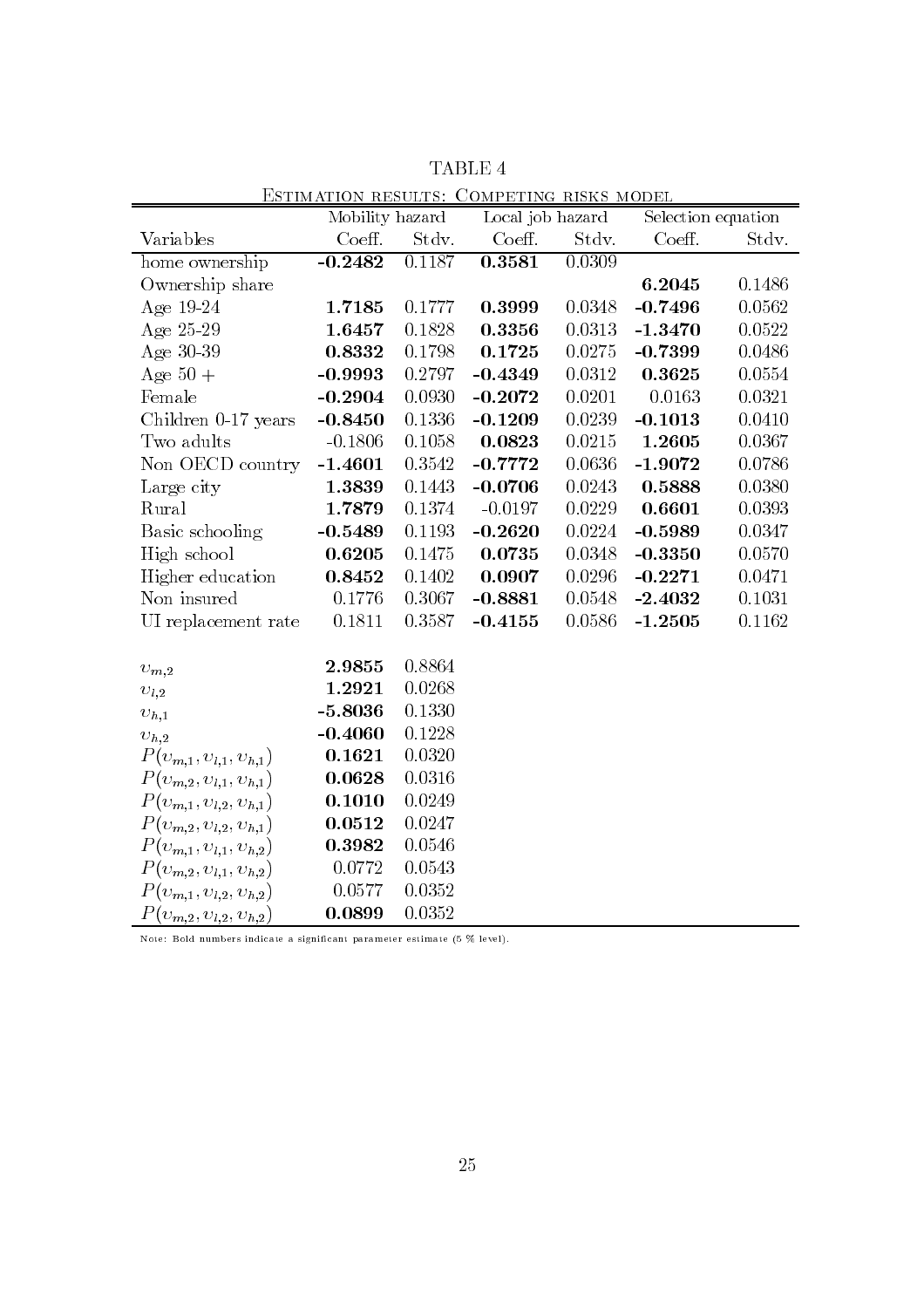

Figure 4: Estimated destination specific hazard rates  $% \left\vert \cdot \right\rangle$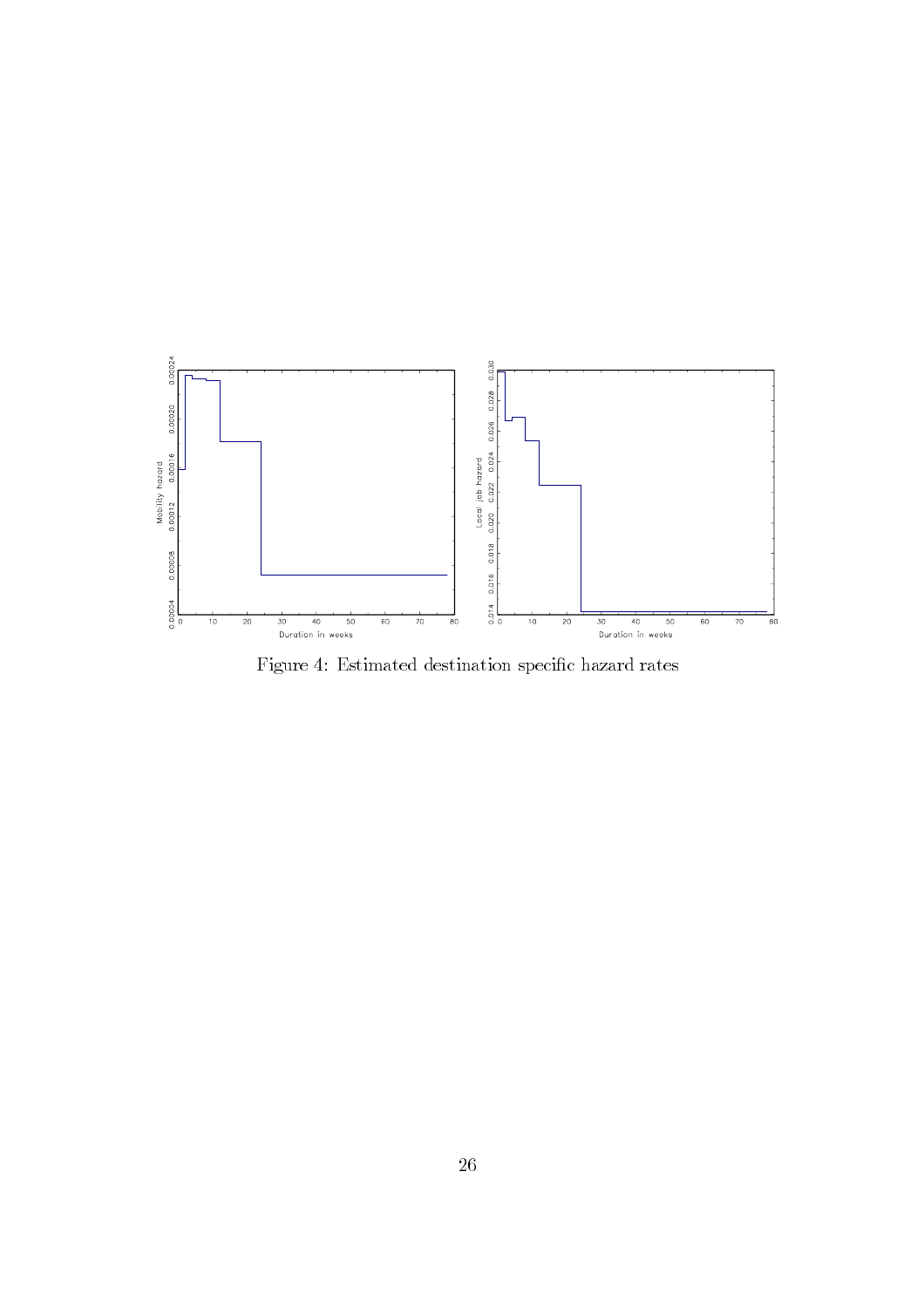# **B** Appendix: Tables and figures

|                       | Unemployment |        | Selection |        |
|-----------------------|--------------|--------|-----------|--------|
|                       | hazard       |        | equation  |        |
| Variables             | Coeff.       | Stdv.  | Coeff.    | Stdv.  |
| home ownership        | 0.3325       | 0.0302 |           |        |
| Ownership share       | 0.1154       | 0.0806 | 6.2697    | 0.1488 |
| Age $19-24$           | 0.4452       | 0.0341 | $-0.7346$ | 0.0559 |
| Age 25-29             | 0.3789       | 0.0308 | $-1.3249$ | 0.0519 |
| Age 30-39             | 0.1842       | 0.0272 | $-0.7242$ | 0.0485 |
| Age $50+$             | $-0.4396$    | 0.0309 | 0.3763    | 0.0551 |
| Female                | $-0.2121$    | 0.0198 | 0.0063    | 0.0320 |
| Children $0-17$ years | $-0.1459$    | 0.0236 | $-0.0906$ | 0.0409 |
| Two adults            | 0.0698       | 0.0210 | 1.2619    | 0.0366 |
| Non OECD country      | $-0.7939$    | 0.0627 | $-1.8868$ | 0.0792 |
| Large city            | $-0.0239$    | 0.0239 | 0.6021    | 0.0379 |
| Rural                 | 0.0343       | 0.0231 | 0.6704    | 0.0392 |
| Basic schooling       | $-0.2712$    | 0.0221 | $-0.5988$ | 0.0346 |
| High school           | 0.1274       | 0.0338 | $-0.3120$ | 0.0569 |
| Higher education      | 0.1332       | 0.0292 | $-0.2100$ | 0.0470 |
| Non insured           | $-0.8000$    | 0.0540 | $-2.4041$ | 0.1028 |
| UI replacement rate   | $-0.3550$    | 0.0579 | $-1.2517$ | 0.1159 |
| $v_{e,2}$             | $-1.2818$    | 0.0266 |           |        |
| $v_{h,1}$             | $-5.8643$    | 0.1329 |           |        |
| $\upsilon_{h,2}$      | $-0.4652$    | 0.1225 |           |        |
| $P(v_{e,1}, v_{h,1})$ | 0.1570       | 0.0091 |           |        |
| $P(v_{e,2}, v_{h,1})$ | 0.2204       | 0.0093 |           |        |
| $P(v_{e,1}, v_{h,2})$ | 0.1508       | 0.0104 |           |        |
| $P(v_{e,2}, v_{h,2})$ | 0.4719       | 0.0109 |           |        |

Note: Bold numbers indicate a significant parameter estimate (5 % level).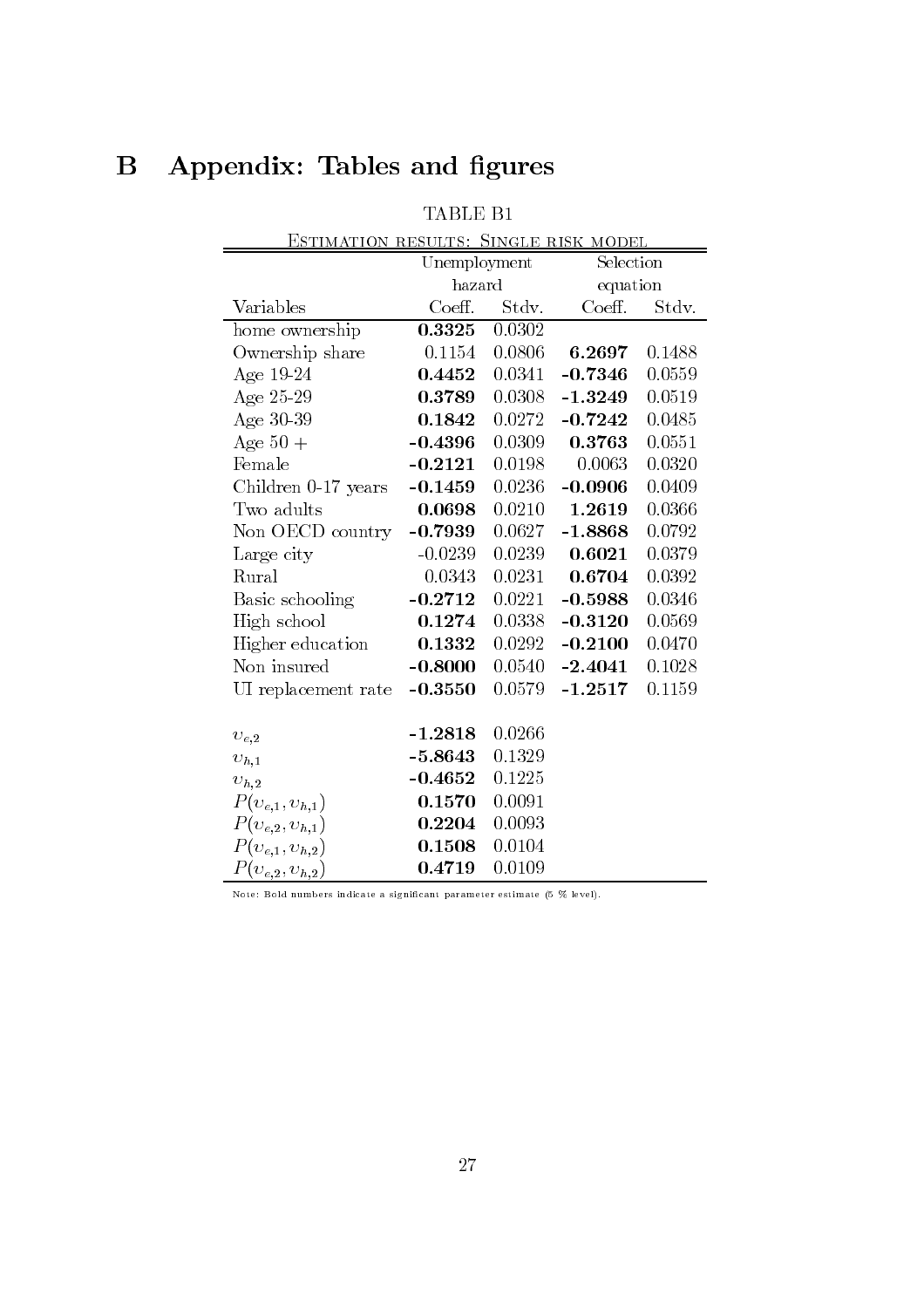|                                                                           | 'ABLE B2     |        |
|---------------------------------------------------------------------------|--------------|--------|
| <u>Estimation results: Single risk model</u>                              |              |        |
|                                                                           | Unemployment |        |
|                                                                           | hazard       |        |
| Variables                                                                 | Coeff.       | Stdv.  |
| home ownership                                                            | 0.1642       | 0.0197 |
| Age $19-24$                                                               | 0.4353       | 0.0341 |
| Age $25-29$                                                               | 0.3655       | 0.0311 |
| Age $30-39$                                                               | 0.1767       | 0.0273 |
| Age $50+$                                                                 | $-0.4445$    | 0.0311 |
| Female                                                                    | $-0.2089$    | 0.0199 |
| Children 0-17 years                                                       | $-0.1456$    | 0.0237 |
| Two adults                                                                | 0.0783       | 0.0210 |
| Non OECD country                                                          | $-0.8468$    | 0.0618 |
| Large city                                                                | $-0.0215$    | 0.0239 |
| Rural                                                                     | 0.0411       | 0.0226 |
| Basic schooling                                                           | $-0.2772$    | 0.0222 |
| High school                                                               | 0.1152       | 0.0341 |
| Higher education                                                          | 0.1226       | 0.0295 |
| Non insured                                                               | $-0.8643$    | 0.0539 |
| UI replacement rate                                                       | $-0.3860$    | 0.0581 |
| $v_{e,2}$                                                                 | 1.2792       | 0.0267 |
| $P(v_{e,1})$                                                              | 0.6760       | 0.0163 |
| $P(v_{e,2})$                                                              | 0.3240       | 0.0163 |
| Note: Bold numbers indicate a significant parameter estimate (5 % level). |              |        |

TABLE B2